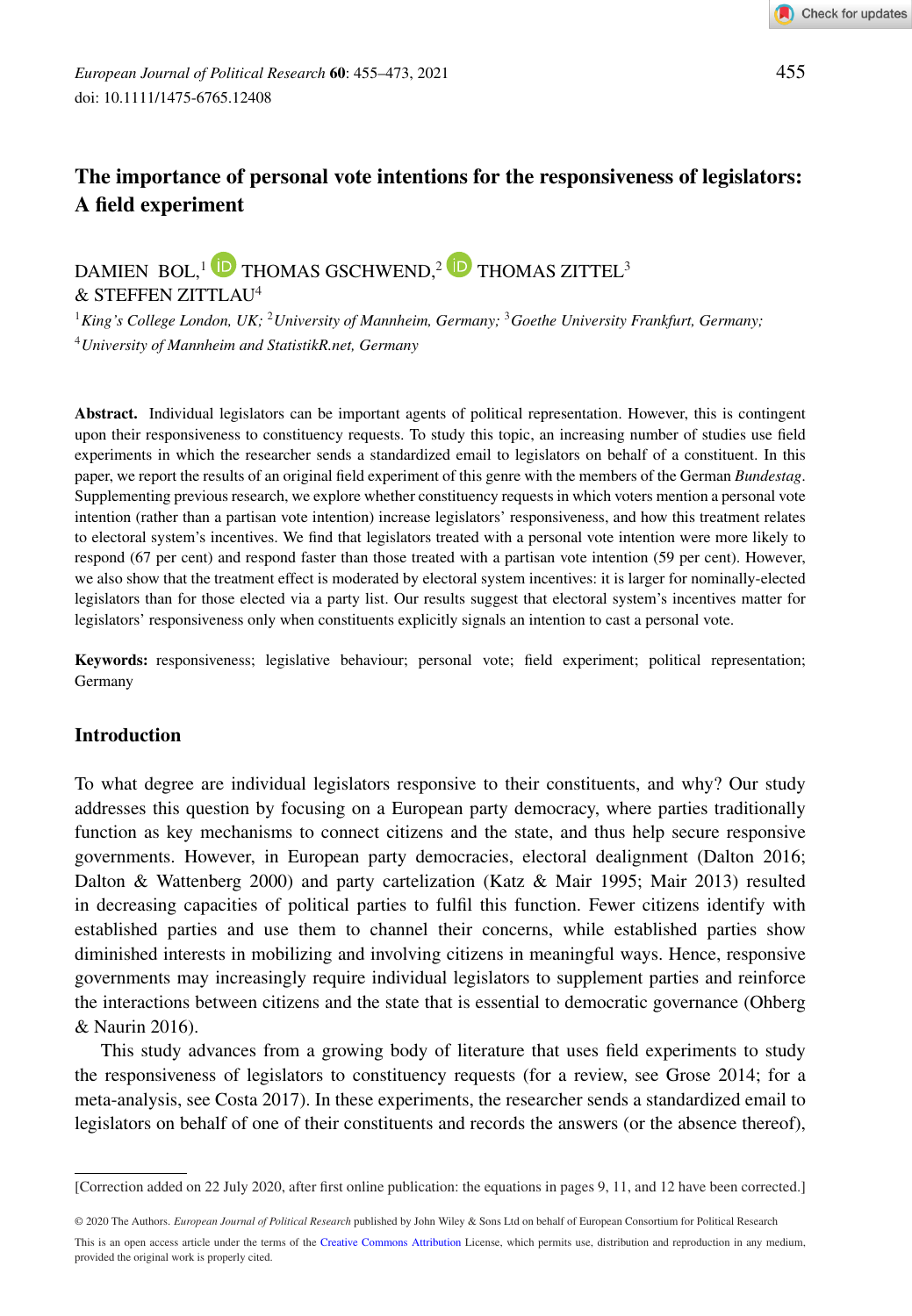as well as their content. These responses are considered as accurate measures of responsiveness because they are based on real behaviour. The first studies of this genre were conducted in the United States (e.g., Broockman 2013; Butler & Broockman 2011; Butler & Nickerson 2011; Dropp & Peskowitz 2012), but were later reproduced in Europe (Alizade et al. 2018; De Vries et al. 2016; Giger et al. 2020; Habel & Birch 2019; Hess et al. 2018), Canada (Loewen & MacKenzie 2019) as well as in non-Western countries (Chen et al. 2016; Gaikwad & Nellis 2016; McClendon 2016). In this paper, we report the results of a field experiment conducted with the members of the German *Bundestag*.

Our contribution to the literature on legislators' responsiveness is twofold. First, we add new insights to the conditions of responsiveness by using a new experimental paradigm. Most of the literature so far has focused on legislators' responsiveness to social groups and whether responses are affected by taste-based or statistical discrimination (e.g., Broockman 2013; Butler & Broockman 2011; Gell-Redman et al. 2018; Habel & Birch 2019; Kalla et al. 2018). Additional studies aimed to explore whether legislators' responsiveness depends on the content of constituency requests, for example, service or policy requests (Butler et al. 2012). In our experiment, we propose a new treatment that focuses on voters' intention, in particular whether they signal an intention to cast a personal or partisan vote. To explore this issue, we randomly divide our population in two groups. Half of the legislators received a demand in which the constituent signals attention to the personal records and qualifications of the legislator, and also the constituent's intention to cast a personal vote for them (*personal vote intention*).1 The other half received a request in which the constituent signals attention to the record of the legislators' party and also the constituent's intention to cast a party vote (*partisan vote intention*). We find that those legislators treated with a personal vote intention are more likely to respond (67 per cent) than those treated with a partisan vote intention (59 per cent).

Second, this paper shows how electoral systems condition the effect of a signalled vote intention on legislators' responsiveness. We thus also contribute to the literature that studies the direct effects of electoral systems on the responsiveness of legislators, where candidate-centred systems are assumed to facilitate responsiveness (André et al. 2014, 2015; Bowler & Farrell 2011; Cain et al. 1987; Carey & Shugart 1995; Heitshusen et al. 2005; Rudolph & Däubler 2016). Given that the German *Bundestag* is elected under a mixed-member system, we are able to take advantage of the mandate-divide argument, which assumes nominally elected legislators to react differently to our treatment than party-list legislators (Manow 2015). To our knowledge, we are the first to test whether constituents' vote intention affects legislators' responsiveness, and how this effect is conditioned by candidate-centred electoral rules. In this vein, we find that a positive treatment effect of receiving a personal vote intention (compared to a partisan vote intention) only for nominally elected legislators. This shows that the effect of signalled vote intention is moderated by the type of electoral rule. In other words, we find that electoral systems' incentives matter for legislators' responsiveness only when constituents explicitly mention an intention to cast a personal vote.

#### **Conditions of legislators' responsiveness**

Despite all the differences across countries, legislators in European party democracies share a common characteristic: they face manifold demands and command scarce resources. When do they invest resources to directly respond to citizen-initiated requests? A common answer to this question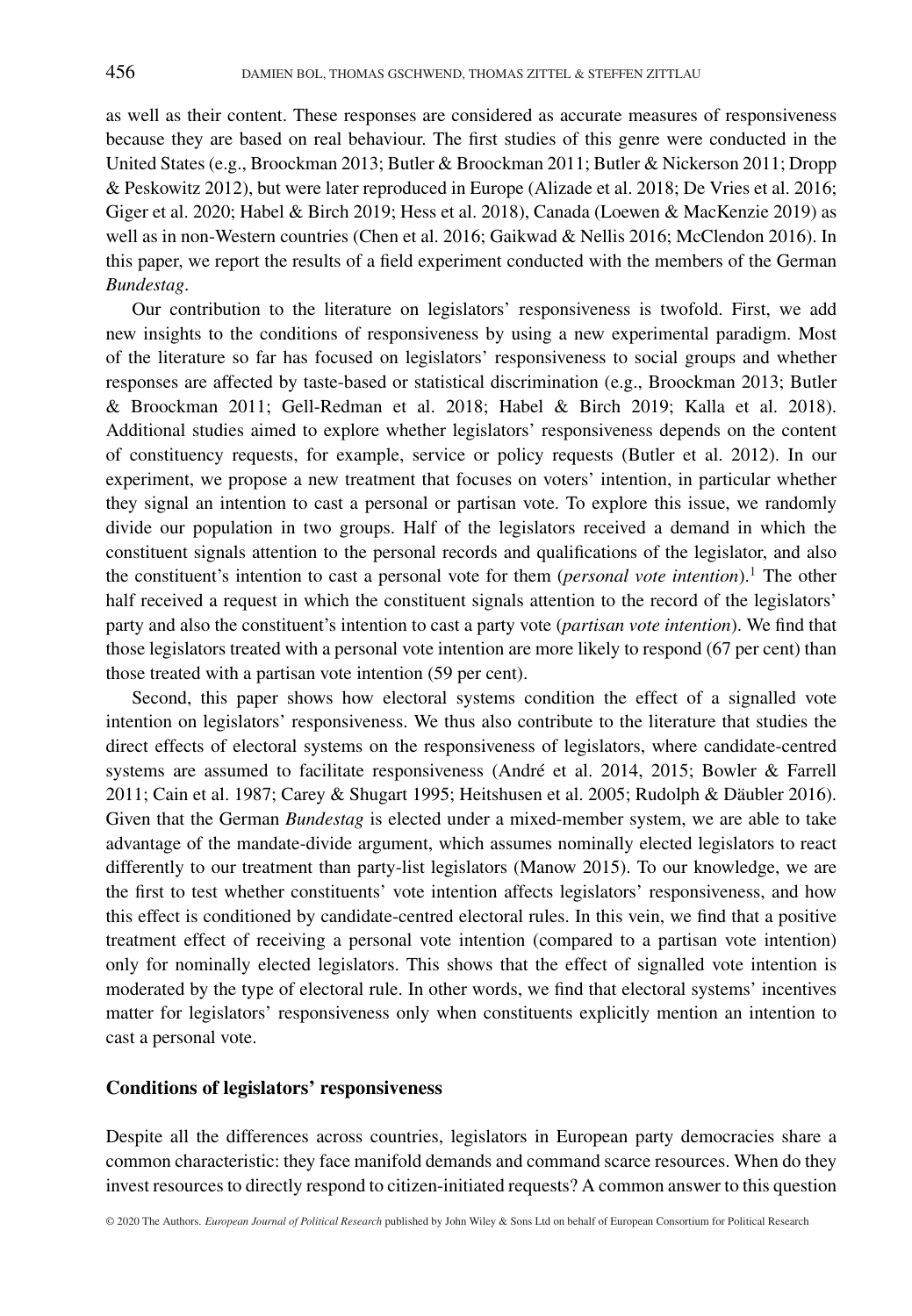stresses their vote-seeking concerns and resulting efforts to respond to individuals and groups that most affect their re-election prospects. Along this line, the electoral context is a key factor explaining legislators' responsiveness, particularly the marginality of their seat and the 'candidatecenteredness' of the electoral rule.

Theories about the roles of marginality argue that tight electoral competitions incentivize legislators to make extra efforts to respond to voters (Griffin 2006; Kuklinski 1977). The reason is that those facing strong competition are likely to need, more than others, every single vote to secure their re-election, and that responding to any constituent request can be a good strategy to achieve this goal. The field experiments with legislators presented above usually aim at estimating whether personal characteristics of the sender, such as their ethnicity, have an effect on the propensity of the legislators to respond to a standardized email from a constituent (e.g., Butler & Broockman 2011; Habel & Birch 2019). Yet these studies also confirm the importance of marginality: the more uncertain legislators are about their re-election, the more responsive they are to this email (Butler & Broockman 2011; Butler & Nickerson 2011; De Vries et al. 2016; Dropp & Peskowitz 2012; Giger et al. 2020).

Theoretical accounts of the electoral sources of legislators' responsiveness furthermore highlight the role of electoral systems, and how they moderate the effects of electoral uncertainty. From this perspective, nominal modes of election in single-member districts render legislators responsive to geographic constituents. The reason is that, under plurality rule, these constituents act as second principals to legislators (i.e., the agents) in addition to parties. In other words, they directly affect their re-election prospects and hold them accountable (Carey 2007). Any positive or negative policy outcome can be directly related to the activities of their district representatives, positively and negatively. In contrast, legislators elected via party lists function as members of teams vis-à-vis national coalitions of voters. They share collective responsibilities which renders their re-election prospects contingent upon voters' evaluation of their parties (Bowler & Farrell 2011; Cain et al. 1987; Mayhew 1974). This provides fewer incentives to respond individually to constituency requests since parties remain the key principal to legislators.

Independent of conventional accounts about the roles of marginality and electoral rules determining legislators' responsiveness, some scholars have questioned the direct effects of these factors. Morgenstern and Swindle (2005), for instance, show in their comparative analysis that electoral systems' features hardly matter for the local vote and rather stress the importance of voters. This is where the experimental literature about the responsiveness of legislators can make a contribution. In this literature, the researcher can evaluate the effect of constituents' characteristics such their identity, and how this resonates with those of the legislator, as well as the broader electoral context. Our study advances from this and explores the role of constituents' vote intentions, that is whether they aim to vote for candidates or parties.

We consider personal vote intention signals in a constituency request to increase the perceived importance for legislators to respond and thus also to change how they allocate their scarce time, in times of electoral dealignment. The electoral map is increasingly complicated. The times of structured electoral markets populated by homogeneous social groups attached to particular parties are gone (Mair et al. 2004; Dalton 2016). While legislators running for office still seek to maximize their votes, they now face a different breed of voter with different vote intentions. Scholars emphasized that due to electoral dealignment increasing portions of voters may rest their vote choices on candidates' valence and/or more generally on their personal attributes and records (Bol et al. 2016; Eggers 2014; Kam 2009). This also suggests that weaker partisanship among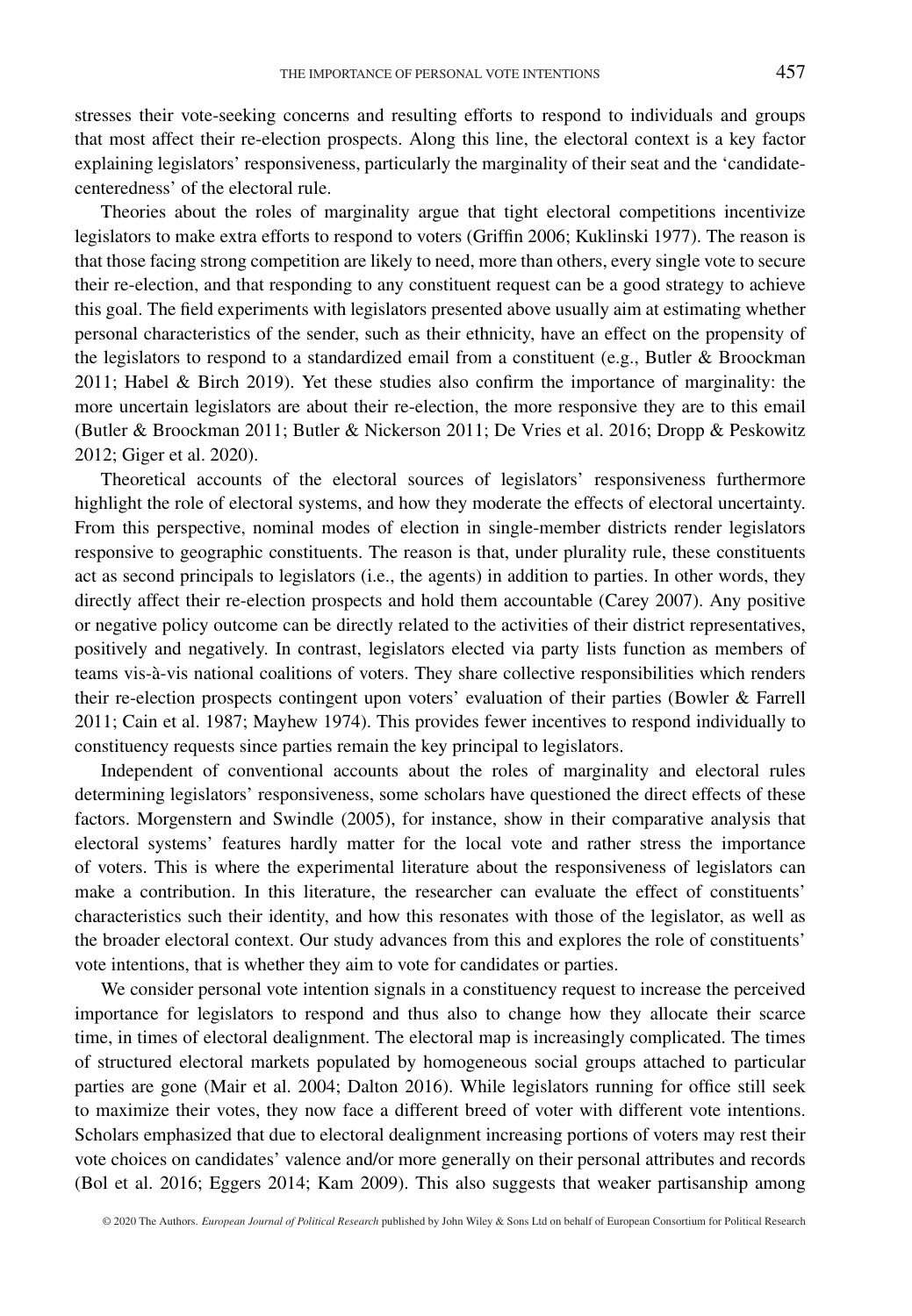voters might incentivize candidates and legislators to seek personal votes. Advancing from these considerations, we aim to test the following hypothesis.

*H<sub>1</sub>*: Legislators receiving a constituency request that includes a personal vote intention are more responsive than those receiving one that includes a partisan vote intention.

Moreover, in line with the literature on electoral sources of legislators' responsiveness, we expect that legislators are also affected by the incentives that originate from electoral rules. Yet, we also consider that these incentives can be conditioned by citizens' signalled vote intentions (for a similar approach, see Zittel et al. 2019). Hence, we envision the possibility that electoral systems' incentives need to get triggered before being translated into a responsive behaviour of legislators. For our experiment, we selected the German case because of the country's mixedmember system and the variance it provides with regard to different modes of election. It allows voters to simultaneously elect 299 legislators on the basis of a nominal vote in single-member districts, and an approximately equal number of legislators on the basis of a party list vote in 16 multi-member districts. Proponents of the mandate-divide hypothesis argue that both electoral tiers function like pure electoral systems. Consequently, nominal legislators are assumed to function in a pure plurality mode. They face particular incentives to seek personal votes compared to their colleagues elected on the basis of a party vote and assumed to function in a pure proportional mode (Klingemann & Wessels 2001; Lancaster & Patterson 1990; Sieberer 2010; Stratmann & Baur 2002; Zittel & Gschwend 2008). Consequently, our second hypothesis is the following:

*H2*: The treatment effect of receiving a constituency request that includes a personal vote intention (compared to a partisan vote intention) is greater among nominal legislators than among party-list legislators.

It must be said that the mandate-divide hypothesis is not without critics. The large number of dual candidates in the German system (e.g., about 85 per cent of all incumbents in the *Bundestag* competed in both tiers at the 2013 federal election) provides reasons to question the assumed independence of the two tiers of election and to consider the German mixed-member system as a unique type of system that results in distinct incentives. Specifically, district losers that nevertheless earned a mandate via their party list continue to keep a close eye on the geographic district they ran in, hoping to win it next time (Ferrara et al. 2005; Manow 2015). Following up on this argument, Zittel and Gschwend (2008) show that it is particularly narrow district losers that adopt strategies that are similar to district winners.<sup>2</sup> In the final step of the empirical analysis, we consider this possibility. Yet, it is important to note that the existence of a contamination between the two electoral tiers means that our test of the effect of the electoral system on the responsiveness of legislators  $(H_2)$  is a hard one. Due to the mutual interdependence of the two tiers, we would expect a broad-based proclivity to be responsive to constituents regardless of the legislator's mode of election.

#### **Research design and experimental setup**

To empirically test our hypotheses, we conducted a field experiment with members of the German *Bundestag* on the eve of the 2013 election campaign (between May and July 2013). Our design involved submitting a randomized stimulus to German legislators on behalf of one of their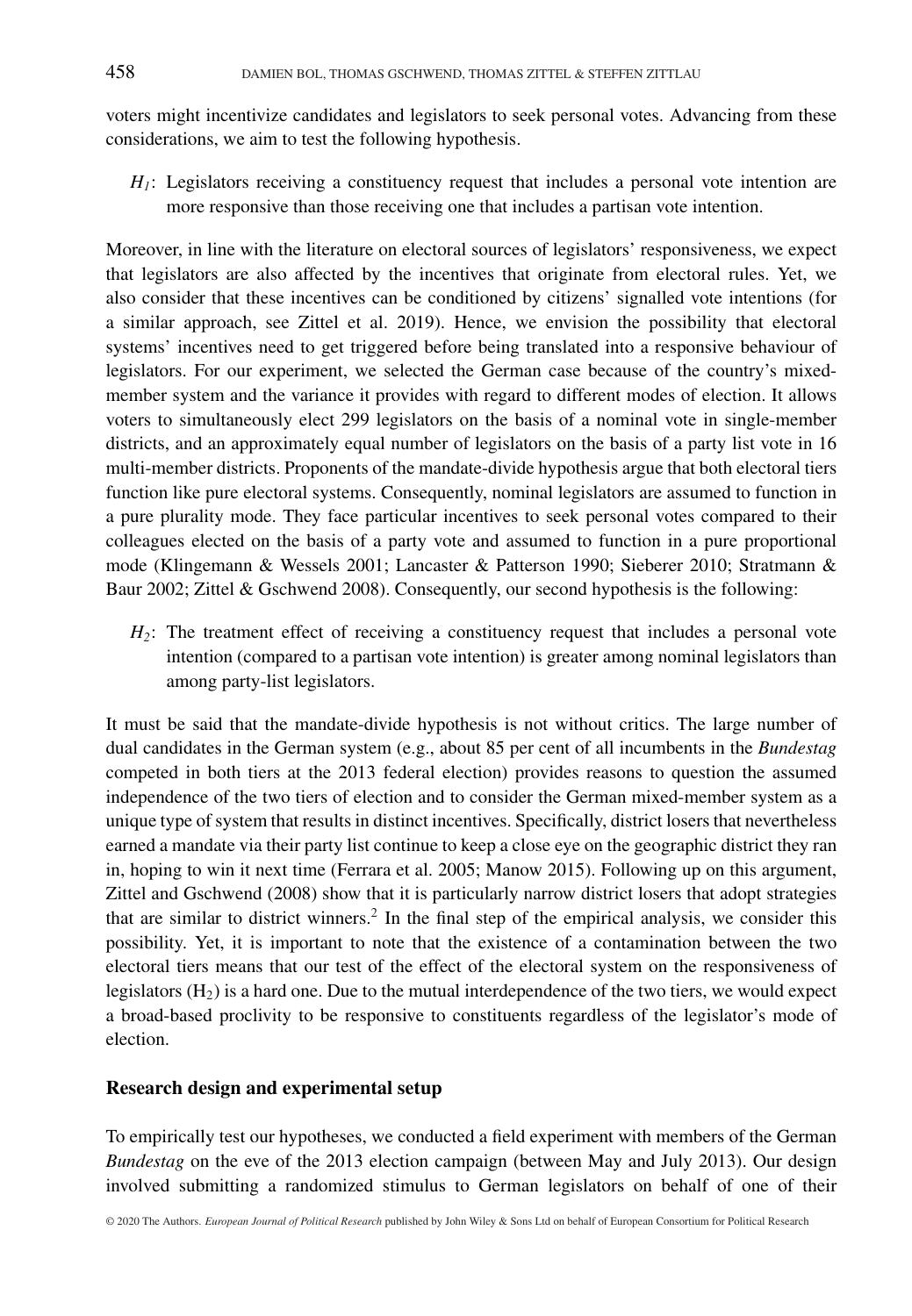constituents and observing their (absence of a) response, as well as how long it took them to respond.<sup>3</sup>

The choice of a field experiment provides several advantages compared to traditional modes of research on political representation (Grose 2014). First, it allows factual observations in light of counterfactuals, and thus to increase the robustness of the causal inference made. Second, it permits focusing on actual behaviour instead of survey-based self-reported behaviour that can suffer from misperceptions and strategic efforts to misrepresent past efforts and success stories (Bailey & Brady 1998; Gerber & Lewis 2004; Wahlke et al. 1962).

#### *Treatment groups*

The stimulus that we randomly assigned to legislators consisted of an email sent by a fictitious (male) constituent who explicitly claimed to (1) live in the largest city of the legislator's district, (2) have not voted for them in previous elections, but (3) consider voting for them at the upcoming election. In the 'personal vote intention' group, the sender stressed the legislator's personal track record as a reason why the constituent considers voting for the legislator. He thus voiced an explicit personal vote intention, as he promised a nominal vote in return for the specific political activities and records of an individual incumbent (Cain et al. 1987). In the 'partisan vote intention' group, the constituent stressed the record of the legislator's party as a reason for his upcoming vote choice and indicated to cast a party-list vote rather than a nominal vote. Figure 1 documents the literal translation of the entire text of both emails in English.<sup>4</sup>

#### *Randomization procedure*

A serious challenge to the internal validity of this kind of field experiment is the possibility of being exposed by the experimental subjects (i.e., the members of the German *Bundestag*). This might result in selective refusals to answer, in suspicious and defensive responses, and perhaps most importantly, leads to a contamination between randomized groups (i.e., a violation of the Stable Unit Treatment Value Assumption, or SUTVA). To minimize the chances of exposure, we used four different names for the fictitious constituent. We employ four standard German male names (Alexander Müller, Markus Becker, Michael Weber and Thomas Schmidt) to minimize the impact of racial and gender-related biases that has been found to be recurrent in this type of email correspondence (Butler & Broockman 2011).

Email addresses were created according to the aforementioned names in two widely used German free email services (web.de and gmx.net). The emails were also sent in four waves (on May 6, 7, 8 and 9, at 2 pm). The time span between these waves was held at a minimum, in order to minimize the effect of unobserved contextual factors. Moreover, we avoided the summer holiday period to minimize the risk of legislators to be out of office. Thus, we implemented a 2 (personal vs. partisan vote intention emails)  $\times$  4 (names)  $\times$  4 (waves) experimental design. A subsequent analysis (reported in Appendix C of the Supporting Information's document) shows that neither the alias- nor the wave-factor have a systematic impact on the probability of legislators' responses. Moreover, we show in Appendix D of the Supporting Information's document that our randomization procedure was successful because both the probability to receive one email or the other is similar across pre-treatment covariates. These tests show that the key treatment is balanced across groups of legislators, and across other treatments.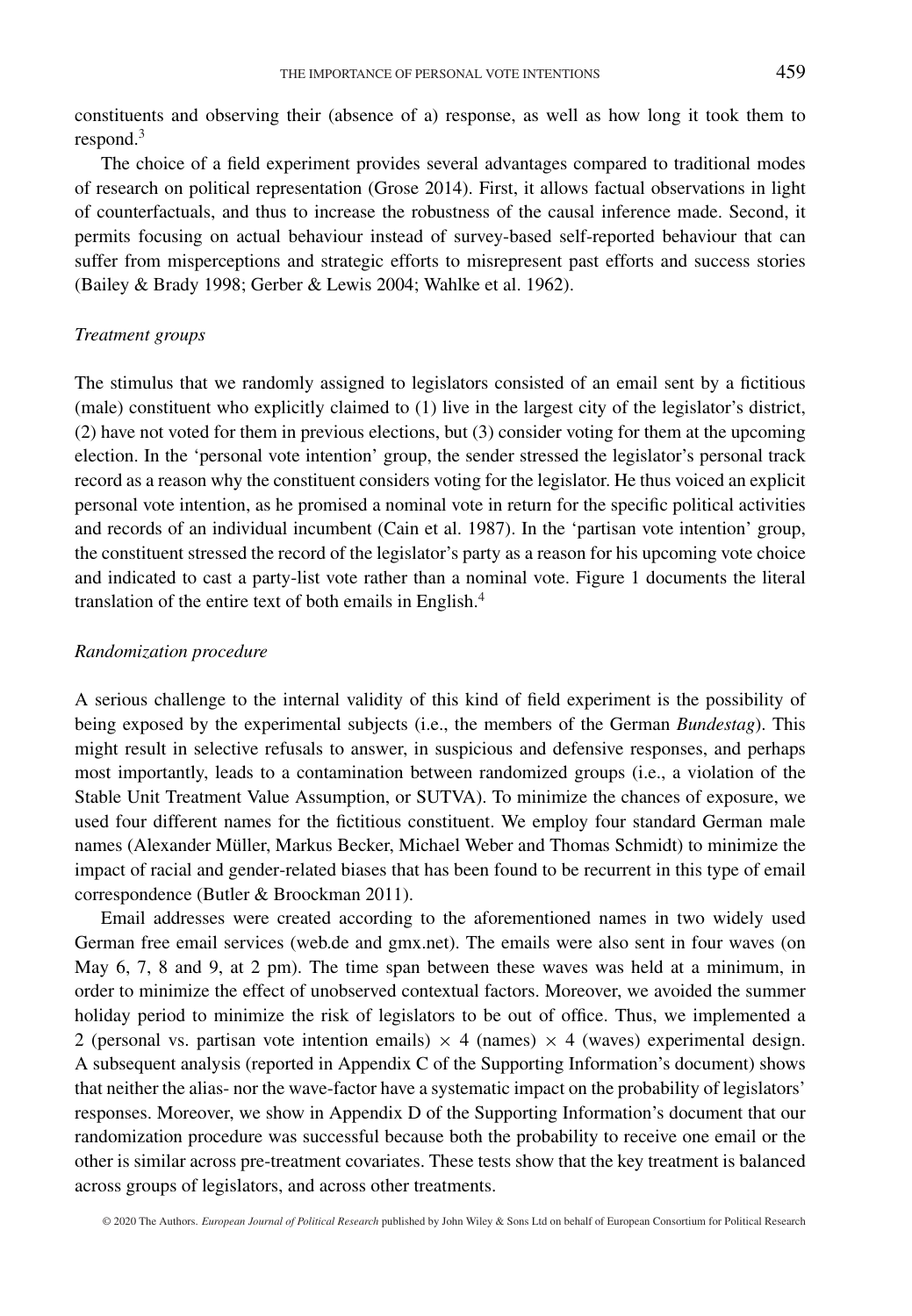| Personal vote intention group                   | Partisan vote intention group                   |  |
|-------------------------------------------------|-------------------------------------------------|--|
| From: $[alias]$ @gmx.de                         | From: [alias]@gmx.de                            |  |
| Object: Citizens request: Your work as          | Object: Citizens request: Work of [party] in    |  |
| member of parliament                            | the parliament                                  |  |
| Dear [name of legislator],                      | Dear [name of legislator],                      |  |
| My name is [alias] and I am from [city in       | My name is [alias] and I am from [city in       |  |
| district]. I am sending you this email as a     | district]. I am sending you this email as a     |  |
| citizen concerned about his future. I normally  | citizen concerned about his future. I normally  |  |
| vote for a different party. However, I recently | vote for a different party. However, I recently |  |
| became aware of you and your work as a          | became aware of the [party]'s work in the       |  |
| member of parliament. I like your competent     | parliament. I like your party's competent       |  |
| commitment to the concerns of your voters. I    | commitment to the concern of its voters. I may  |  |
| may consider casting my vote for you in the     | consider casting my vote for the [party] in the |  |
| next election.                                  | next election.                                  |  |
| In order to make an informed choice, I would    | In order to make an informed choice, I would    |  |
| like to ask what you want to advance in the     | like to ask what you want to advance in the     |  |
| near future. Can you tell me what is the most   | near future. Can you tell me what is the most   |  |
| important political project that you aim to     | important political project that you aim to     |  |
| pursue and according to which you want to be    | pursue and according to which you want to be    |  |
| measured in the next election?                  | measured in the next election?                  |  |
| Many thanks in advance for your answer.         | Many thanks in advance for your answer.         |  |
| Best regards,                                   | Best regards,                                   |  |
| alias].                                         | [alias].                                        |  |
|                                                 |                                                 |  |

*Figure 1.* Emails sent Note: Randomized parts are in bold.

#### *Validity*

As legislators are busy people, it is reasonable to assume that if they take the time to respond, they do so in meaningful ways. To validate this assumption, we conducted a qualitative exploration of the content of the responses. The result of this made us conclude that legislators took the emails seriously and provided meaningful answers. Most of the responses we received appear to be written by the legislators or their staff and to specifically react to the request that they faced; some of their answers are even quite long and very detailed. To illustrate this point, in the following, we provide a verbatim quote of a response written by a legislator who received the personal vote intention email (we removed information that could compromise their anonymity):

As you may know, it is since [year] that I am representing our electoral district […] as your MP […]. Because I come from [district] myself, I know that aircraft noise disturbs the quietness, where traffic puts pressure on residents, and what matters concern the public here. For me as a politician it is the most important thing to keep in touch with citizens, to be rooted and not to have one's head in the clouds – or as we call it 'to stay close to the people'.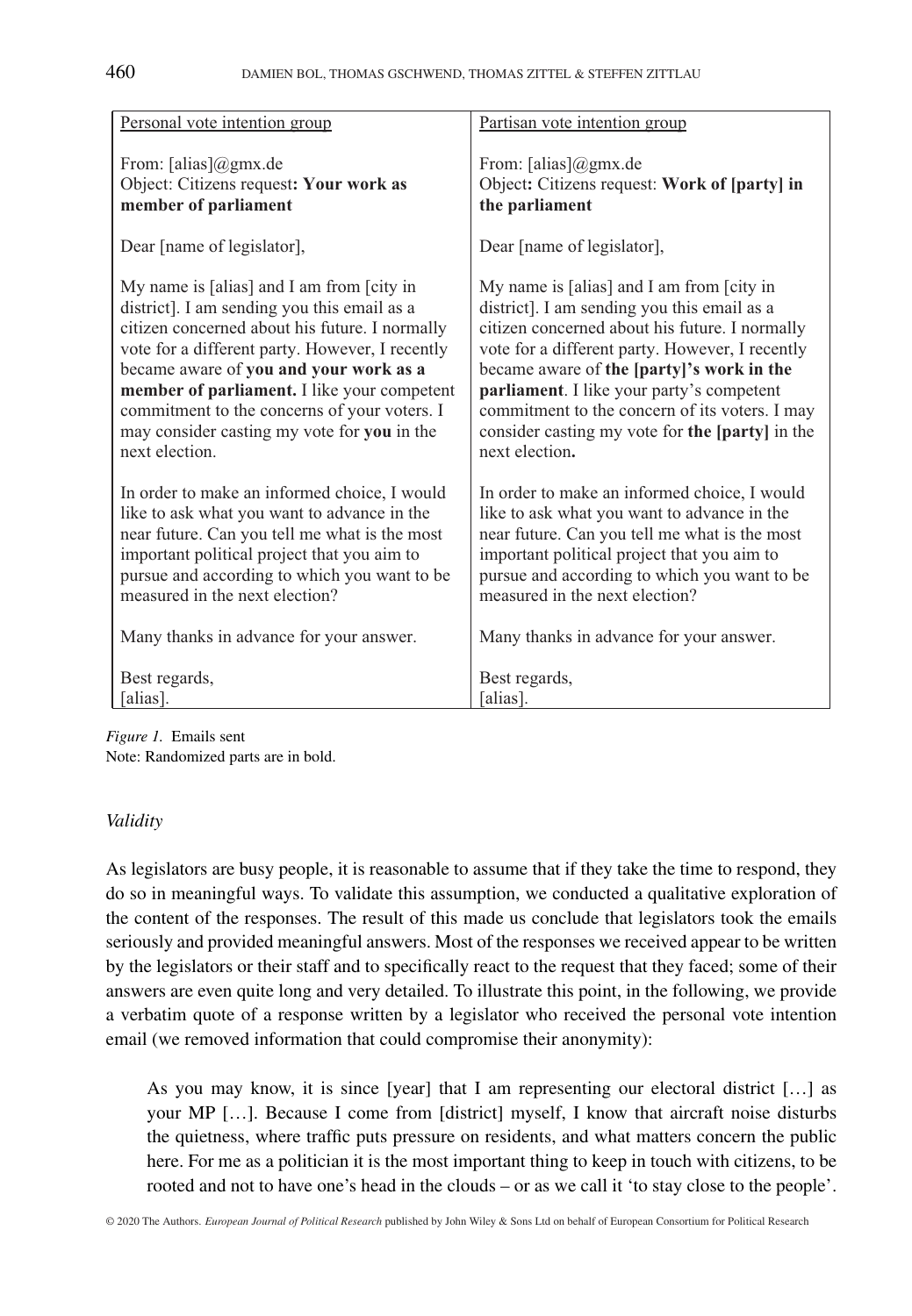Being in touch with the citizen and being reliable, is my guiding principle. It is important to me to know what the concerns of the people are. This is why I would like to work with all the energy I have for you and our district for the next four years here and in Berlin.

With our district in mind, I think the most urgent tasks are securing jobs and vocational training and ensuring equal access to education regardless of one's social status and cultural background. I would like to get involved in improving the quality of life in our district, particularly I think about the reduction of air and rail noise, developing public transport, and ensuring affordable housing.

As the responsible rapporteur of the [party] parliamentary group in the [committee], I will dedicate myself to the strengthening of [specific policy concerns that we removed for reasons of anonymity] and the support of volunteer work. Furthermore, as a [party representative] I support the demands for decent wages and pensions, a better reconciliation of work and family life, especially through providing more and better childcare facilities and I support the expansion of renewable energies. These are the topics I would like to stand and fight for, here in our district, and at the Bundestag in Berlin. (Mail No. 965, own translation)

Similarly, the following example illustrates that legislators that received the partisan vote intention email and that chose to respond also appear to have taken great care to write a fitted response:

Dear Mr. Weber, I am very pleased that the [party] could capture your interest and that you want to get more detailed information about our goals. For more than 150 years the [party] stands for practiced social justice. During the next few years we would like to rebalance our society in order to guarantee fair and decent wages to everyone living in Germany and to allow everyone to freely pursue a promising future. It is also essential to tame the financial markets, which need to accept financial and social responsibility for their actions, not only simply take the profits. We as [party representatives] stick up for a modern society, where the 'we' is counting more than the 'I'. Attached you will find the short and the long version of our current government program. I would be happy, Mr. Weber, to convince you of our concepts and ideas. Should you have any questions or comments, do not hesitate to get in touch with me any time. With best wishes, yours. (Mail No. 1013, own translation)

As a last epistemological issue, we are not concerned with who actually answered the email. We are well aware that a large portion of it probably has been written by staff. However, the behaviour of staff members should reflect the motivations of their superiors that is the members of the *Bundestag*. Also, it is important to note that, by law, all German legislators, regardless of their mode of election, have the same amount of resources to employ staff. This precludes any biases that might result from unobserved differences in legislators' resource bases.

# *Dependent variables and further controls*

According to our hypotheses, we are interested in particular conditions under which legislators are more or less responsive to constituency requests. Responsiveness is usually measured as responding or not to such emails. In this paper, we also use another way to operationalize the concept by measuring the time legislators take to respond. Consequently, our analysis is based upon two dependent variables. Our first dependent variable indicates whether legislators responded to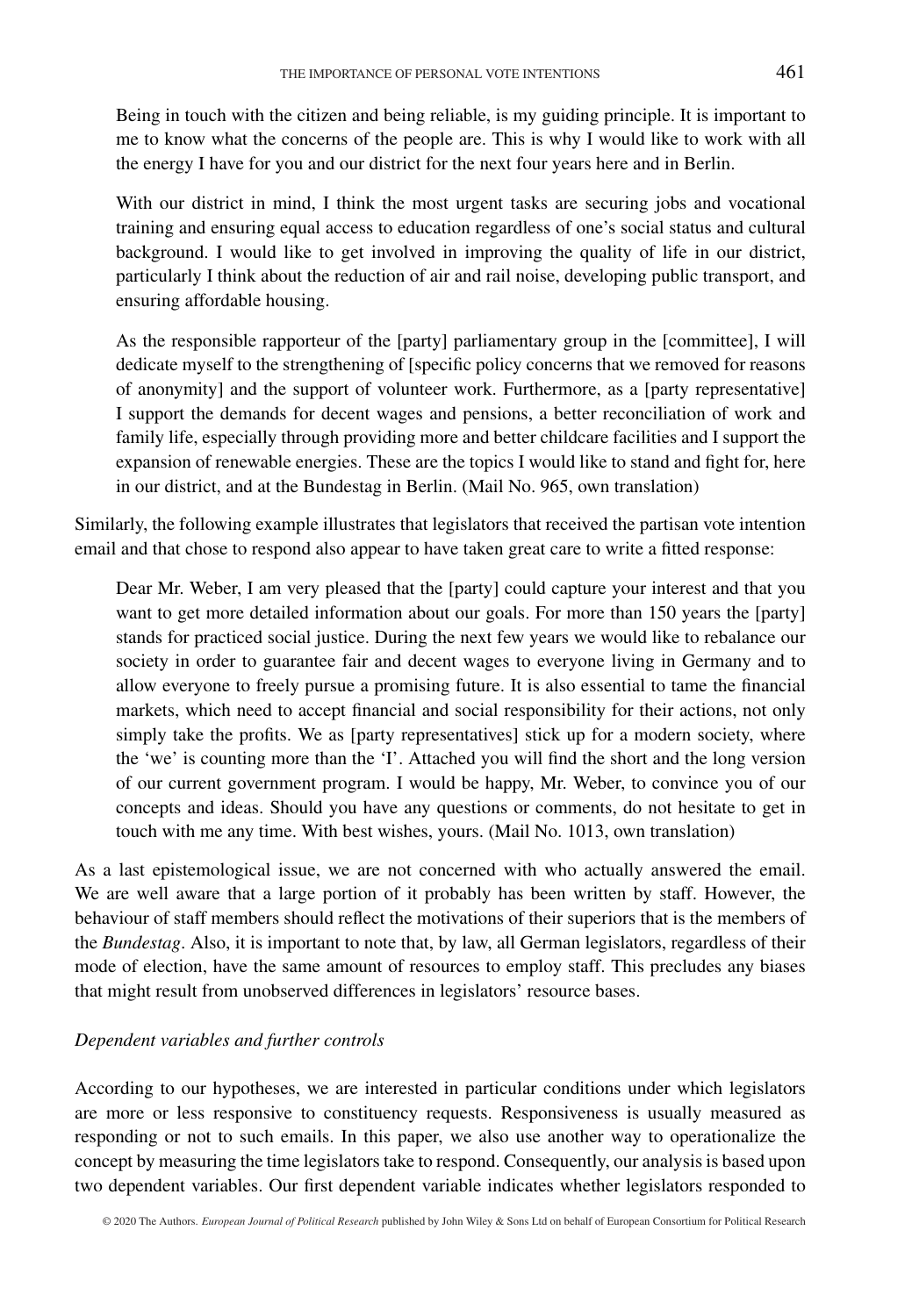our email (coded as '1') or not. Legislators are hard pressed regarding their time and resource commitments. The very fact of responding to our email thus constitutes a valid behavioural indicator on whether legislators are responsive to constituents.

Our second dependent variable focuses on the timing of responses. We count the number of days that it took legislators to respond. In light of scare resources, this is a further and more finegrained indicator to explore the relative importance they assign to the task of being responsive to constituents. It is reasonable to think that the more they care about the demand, the quicker they respond to it. Also, from the perspective of the constituents themselves, we can assume that they prefer receiving a response sooner than later. To our knowledge, we are the first to model the time to respond in an analysis of a field experiment with legislators.<sup>5</sup> Yet, we believe such a dependent variable should also be featured in other field experiments with legislators.

As  $H_1$  revolves around the treatment effect, we primarily focus on a difference in means to test it. By virtue of the design, the treatment is indeed exogenous. Yet, we also estimate regression models and add control variables, as to improve the efficiency of the test. Testing  $H_2$  requires us to bring in another variable, namely the mode of election of the legislators. Since the mode of election is an observational rather than experimentally manipulated variable, we need to add control variables to account for causal heterogeneity.

The control variables are the following. First, previous studies suggest paying attention to the consequences of party organizational factors. Some parties are more cohesive and more collectivist than others. This might result in fewer individual efforts to be responsive to constituents. We thus include party fixed effects. These fixed effects also capture national trends regarding the popularity of parties. In 2013, for example, the legislators from the Free Democratic Party (FDP) were in a very different situation than those of the Christian Democratic Union (CDU). The FDP was losing support in the polls, while the CDU maintained a more than solid support base of 40 per cent of respondents. This specific electoral context is likely to have dampened the personal vote seeking concerns of legislators representing the CDU since their party label promised to be an effective vote-getting device in 2013. However, for ethical reasons that we outline in Appendix A (see Supporting Information's document), we do not disclose these effects in the paper.

Second, we include the age of the legislators, as age might be associated with possessing less skills and motivations to use new media and to answer emails. We thirdly control for the gender of the legislator as to avoid same-sex bias in their responses.

#### **Results**

In our experiment, we received 311 responses (63 per cent) to our emails from legislators that were up for re-election in single-member districts in the 2013 election.<sup>6</sup> This response rate is in line with response rates from other field experiments of the genre conducted with elected officials in European party democracies: 62 per cent in Switzerland (Giger el al. 2020) and 79 per cent in Germany (Hess et al. 2018).<sup>7</sup> Legislators' probability to answer in this last study is unsurprisingly a bit larger because the email entailed a service rather than a policy request (Butler et al. 2012).

More legislators responded to the personal vote intention email (67 per cent) than to the partisan vote intention one (59 per cent). The difference is thus  $+8$  per cent points ( $p < 0.1$ , *t*-test difference). Among the emails we received, 5 per cent arrived the very same day of the sending, while 48 per cent arrived within a week. The last response we recorded reached our mailbox 64 days after sending our email. Based on this descriptive evidence, we can conclude that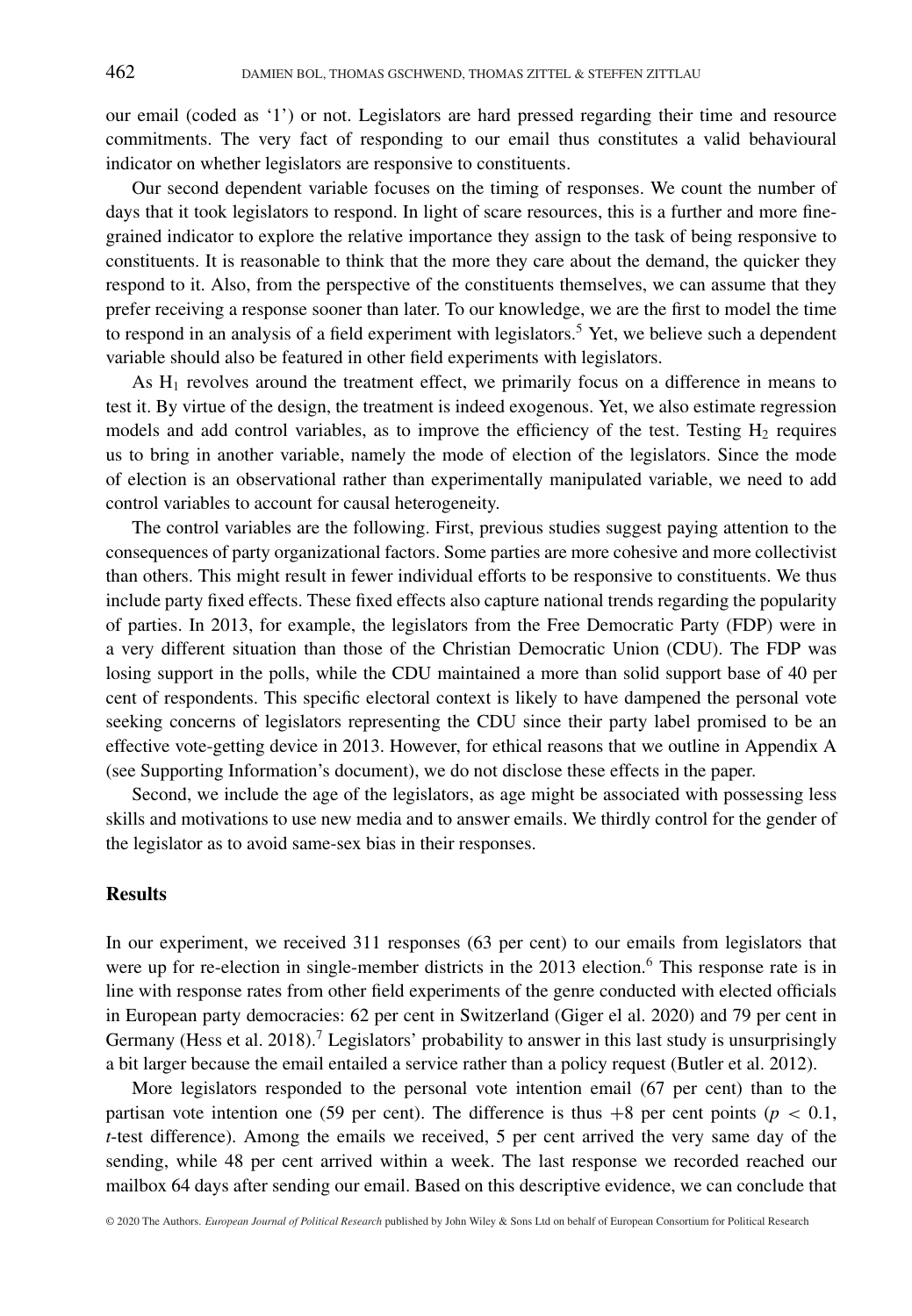in the aggregate German legislators pay attention to constituency demands, especially when these demands include a personal vote intention.

In the empirical analysis, we first test the two hypotheses with the two dependent variables presented above: responding vs. not responding and the timing of the response. Then, we explore the possibility of a contamination effect between tiers of an election that is often considered as central to understand the functioning of the German mixed-member system (Ferrara et al. 2005; Manow 2015).

#### *Responding vs. not responding*

To test whether legislators treated with a personal vote intention were more likely to respond than to those treated with a partisan vote intention  $(H_1)$ , we specify the following logit model<sup>8</sup>:

Pr (Response = 1) = logit<sup>-1</sup> ( $\beta_0 + \beta_1$  Personal vote Intention +  $\beta_i$  Controls)

We expect  $\beta_1$  to be positive. Then, to test  $H_2$ , we need to specify a model that includes the treatment group, the mode of election (whether the legislator is elected in a single-member district or via a party list), and an interaction between the two. We expect a positive interaction effect because legislators elected in a single-member district that received a personal vote intention email should be particularly likely to respond. We specify the following logit model:

$$
Pr (Response = 1) = logit^{-1}(\beta_0 + \beta_1 \text{ Personal vote Intention}
$$
  
+  $\beta_2$  Mode of Electron (Nominal = 1)  
+ $\beta_3$  (Personal vote Intention \* Mode of Electron) +  $\beta_i$  Controls)

Table 1 reports the results of three logit models. Model 1, without controls, shows the expected treatment effect. Legislatorsvv that received a personal vote intention email were more likely to respond than those who received a partisan vote intention one. This gives support to our first hypothesis. In Model 2, we show that this effect remains robust if we include control variables. In Model 3, we test our second hypothesis. While the interpretation of raw coefficients in nonlinear and non-additive models is difficult, the significant positive interaction effect corroborates our theoretical expectation ( $p < 0.05$ ). Model 3 suggests that legislators elected in single-member districts that received a personal vote intention email were more likely to respond than the rest of their colleagues.

To facilitate the interpretation of the estimated coefficients in the model with the interaction term, we calculate the predicted probabilities of responding<sup>9</sup> depending on the mode of election and treatment group. The predicted probabilities, together with their 95 per cent confidence intervals,10 are represented in Figure 2.

Figure 2 corroborates the expected interaction effect between the personal vote intention email and the mode of election, and most importantly specifies the size of the effect. Nominally elected legislators in the personal vote intention group show a predicted probability to respond of 71 per cent. This is substantially higher than the predicted probabilities of responding of the other types of legislators (by at least 12 per cent points). A set of first-difference tests shows that these differences are always statistically significant at least at  $p < 0.05$ .<sup>11</sup>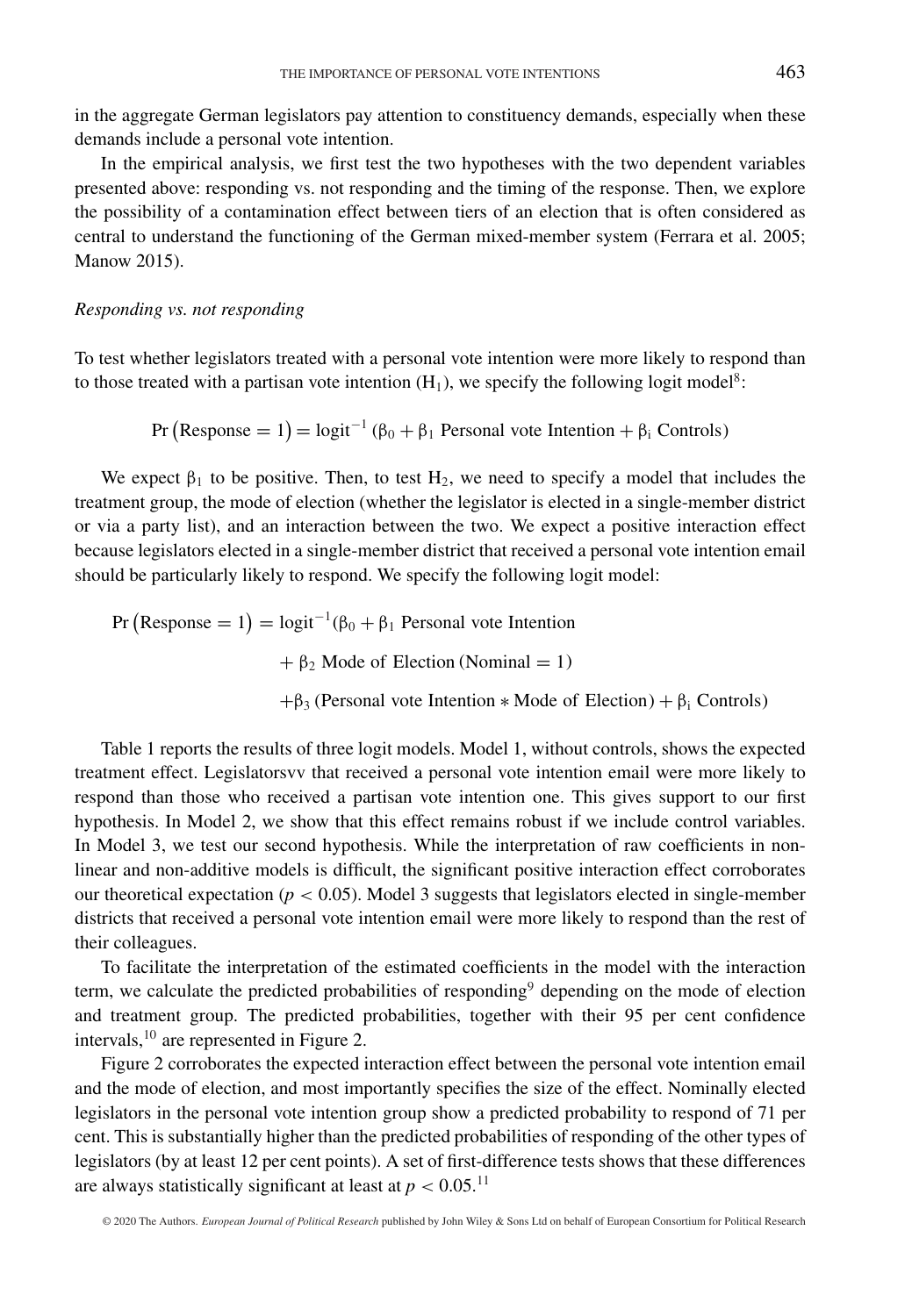|                                                   | (1)            | (2)      | (3)      |
|---------------------------------------------------|----------------|----------|----------|
| Personal vote intention                           | $0.32^{0}$     | 0.33     | $-0.08$  |
|                                                   | (0.19)         | (0.10)   | (0.26)   |
| Mode of election $(1 = \text{nominal})$           |                | 0.38     | $-0.07$  |
|                                                   |                | (0.29)   | (0.35)   |
| Personal vote intention $\times$ Mode of election |                |          | 0.86     |
|                                                   |                |          | (0.38)   |
| Gender $(1 = male)$                               |                | 0.11     | 0.11     |
|                                                   |                | (0.21)   | (0.21)   |
| Age                                               |                | $-0.01$  | $-0.01$  |
|                                                   |                | (0.10)   | (0.01)   |
| Party fixed effects                               | N <sub>0</sub> | Yes      | Yes      |
| Constant                                          | 0.18           | 0.31     | 0.55     |
|                                                   | (0.17)         | (0.68)   | (0.70)   |
| Log-likelihood                                    | $-323.8$       | $-320.1$ | $-317.6$ |
| N                                                 | 494            | 494      | 494      |

*Table 1.* Predicting response to constituency demand (logit)

Note: Entries are coefficients estimated from logit regression models. Standard errors in parentheses. \**p <* 0.10;  $*$ *\*p* < 0.05.

#### *Timing of responses*

To offer a second independent test of our hypotheses, we focus on the number of days that it took for legislators to respond to our email as a second dependent variable. It is important to note that we stopped data collection after 64 days. However, we kept the non-responding legislators in the analysis and treated them as right-censored data points. To estimate to what degree legislators of the personal vote intention group responded faster than others, we rely on a duration analysis using a Cox proportional hazard model.<sup>12</sup> A key advantage of these models is that they do not exclude legislators that have not responded. In doing so, they address a common issue with field experiments of the genre: a reduction of the sample to those that did respond and the posttreatment bias that this might generate (Coppock 2019). The hazard function or hazard rate of the *i*th legislator has the following form:

$$
h(t | x) = h_0(t) \exp(x\beta).
$$

In our model, the hazard rate represents the probability that individual legislators responded to our email at a particular point in time given that they had not responded yet. It has two components. The first is the baseline hazard function,  $h_0(t)$ , that indicates how the hazard of an email response changes over time when all the covariates are zero. The second component consists of the same set of covariates as before that are hypothesized to affect the timing of an email response. This model does not make any assumptions about the shape of the hazard. Thus,  $\log \{h(t | x) / h_0(t)\}$ *h*  $= x\beta$ , and, consequently, the hazard ratio of two different legislators  $h(t | x_i) / h(t | x_i) = \exp(x_i\beta) /$ exp(*xj*β) is independent of *t*.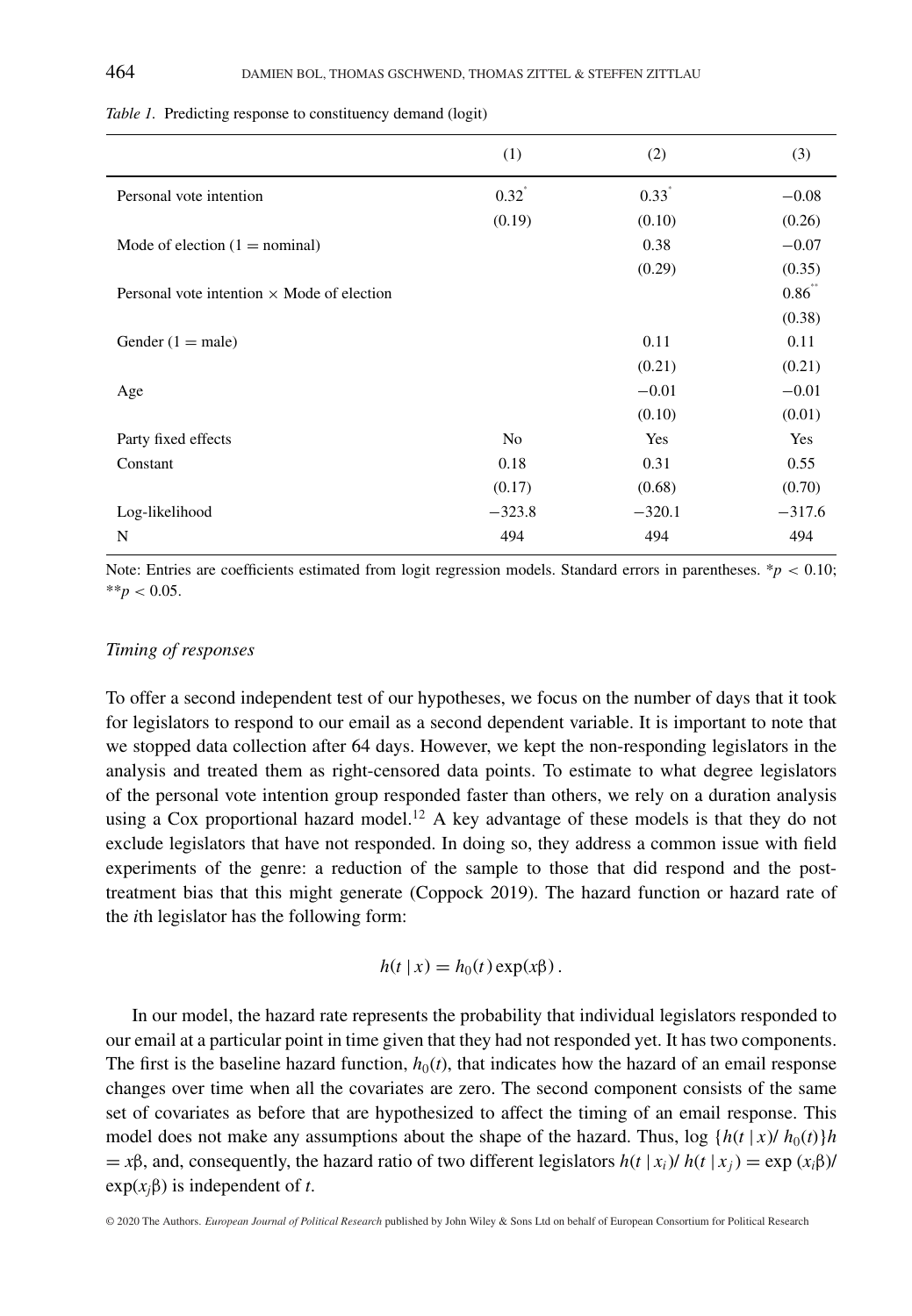

*Figure 2.* Predicted probabilities of responding to constituency demand (logit) Note: Predicted probabilities are based on estimates of Model 3, Table 1.

Following our first hypothesis, we expect legislators treated with a personal vote intention email to respond faster than those treated with the partisan vote intention email. We estimate the following model:

 $h(t | x) = h_0(t) \exp(\beta_1)$  Personal vote Intention +  $\beta_i$  Controls)

A positive coefficient indicates that the covariate in question increases the hazard rate, that is, it reduces the time a legislator took to respond. Conversely, a negative coefficient implies that the covariate reduces the hazard rate and therefore increased the response time. Similar to what we have done in the logit analysis above, we interact the mode of election of the legislator and the treatment group to test our second hypothesis. We estimate the following model:

 $h(t | x) = h_0(t) \exp(\beta_1)$  Personal vote Intention +  $\beta_2$  Mode of Election (Nominal = 1)

+  $\beta_3$  (Personal vote Intention \* Mode of Election) +  $\beta_i$  Controls)

Table 2 corroborates the pattern that we already found regarding our first dependent variable. In Model 1, we see that legislators receiving a personal vote intention email responded faster compared to those receiving a partisan vote intention one ( $p < 0.05$ ). Model 2 shows that this effect remains robust once we include our controls. In Model 3, we test our second hypothesis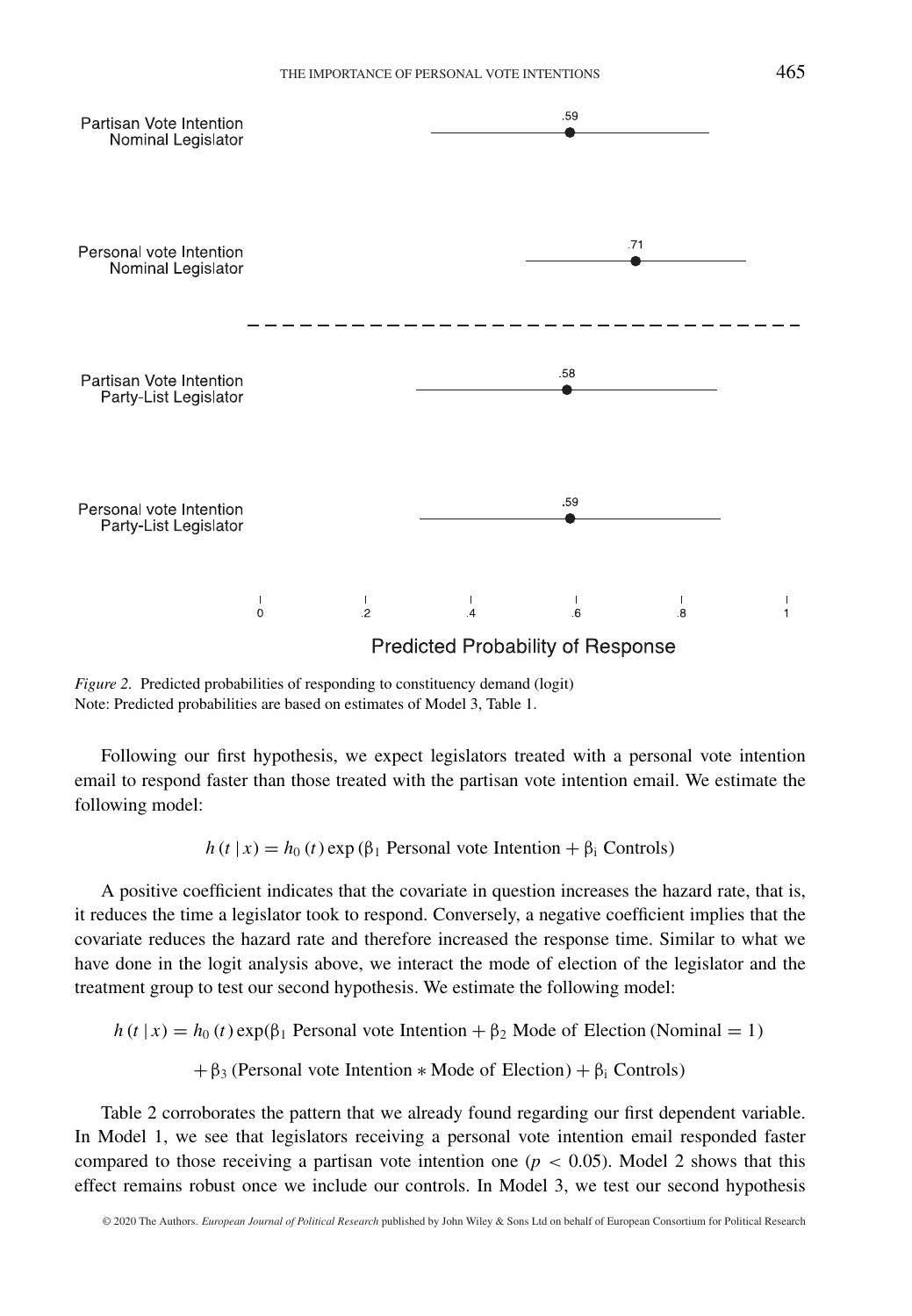|                                                   | (1)            | (2)       | (3)       |
|---------------------------------------------------|----------------|-----------|-----------|
| Personal vote intention                           | 0.24           | 0.28      | $-0.02$   |
|                                                   | (0.11)         | (0.11)    | (0.16)    |
| Mode of election $(1 = \text{nominal})$           |                | 0.16      | $-0.12$   |
|                                                   |                | (0.17)    | (0.22)    |
| Personal vote intention $\times$ Mode of election |                |           | 0.49      |
|                                                   |                |           | (0.23)    |
| Gender $(1 = Male)$                               |                | 0.02      | 0.01      |
|                                                   |                | (0.13)    | (0.13)    |
| Age                                               |                | $-0.00$   | $-0.00$   |
|                                                   |                | (0.01)    | (0.01)    |
| Party fixed effects                               | N <sub>0</sub> | Yes       | Yes       |
| Log-likelihood                                    | $-1804.2$      | $-1801.7$ | $-1799.5$ |
| N                                                 | 494            | 494       | 494       |

*Table 2.* Predicting the time to response to constituency demand (Cox proportional hazard)

Note: Entries are coefficients estimated by Cox proportional hazard regression models. Standard errors in parentheses.  $^{*}p$  < 0.10;  $^{*}p$  < 0.05.

that nominally elected legislators who received a personal vote intention email responded faster compared to the rest of their colleagues and again find statistically significant effects pointing into the expected direction.

To interpret the size of the hypothesized interaction effect, we calculate the hazard ratio of the treatment effect (based on Model 3 in Table 2) for two hypothetical legislators that are from the same party and that are similar on all other observed characteristics that we control for. However, these two hypothetical legislators differ in whether they received a personal vote intention email  $(x<sup>t</sup>)$  or a partisan vote intention one  $(x<sup>c</sup>)$ . The ratio of the two hazard rates for nominally elected legislators is

$$
h(t | xt) / h(t | xc) = h0(t) \exp(\beta_1 + \beta_2 + \beta_3 + \beta_i \text{ Controls}) / h0(t) \exp(\beta_2 + \beta_i \text{ Controls})
$$
  
=  $\exp(\beta_1 + \beta_3)$ 

Similarly, the hazard ratio of the treatment effect for two party-list legislators is

$$
h(t | x^{t}) / h(t | x^{c}) = \exp(\beta_{1})
$$

Figure 3 illustrates the estimated hazard ratio of the effect of receiving a personal vote intention email (compared to a partisan vote intention one) for nominal and party-list legislators. It shows that the hazard ratio for nominal legislators is systematically greater than 1 because the 95 per cent confidence interval does not overlap with the reference line. This implies that legislators that received the personal vote intention email responded on average faster than those that received the partisan vote intention one. Their hazard rate increases by 60 per cent.<sup>13</sup> This indicates that the treatment did in fact cause nominal legislators to respond faster. In contrast, there is no systematic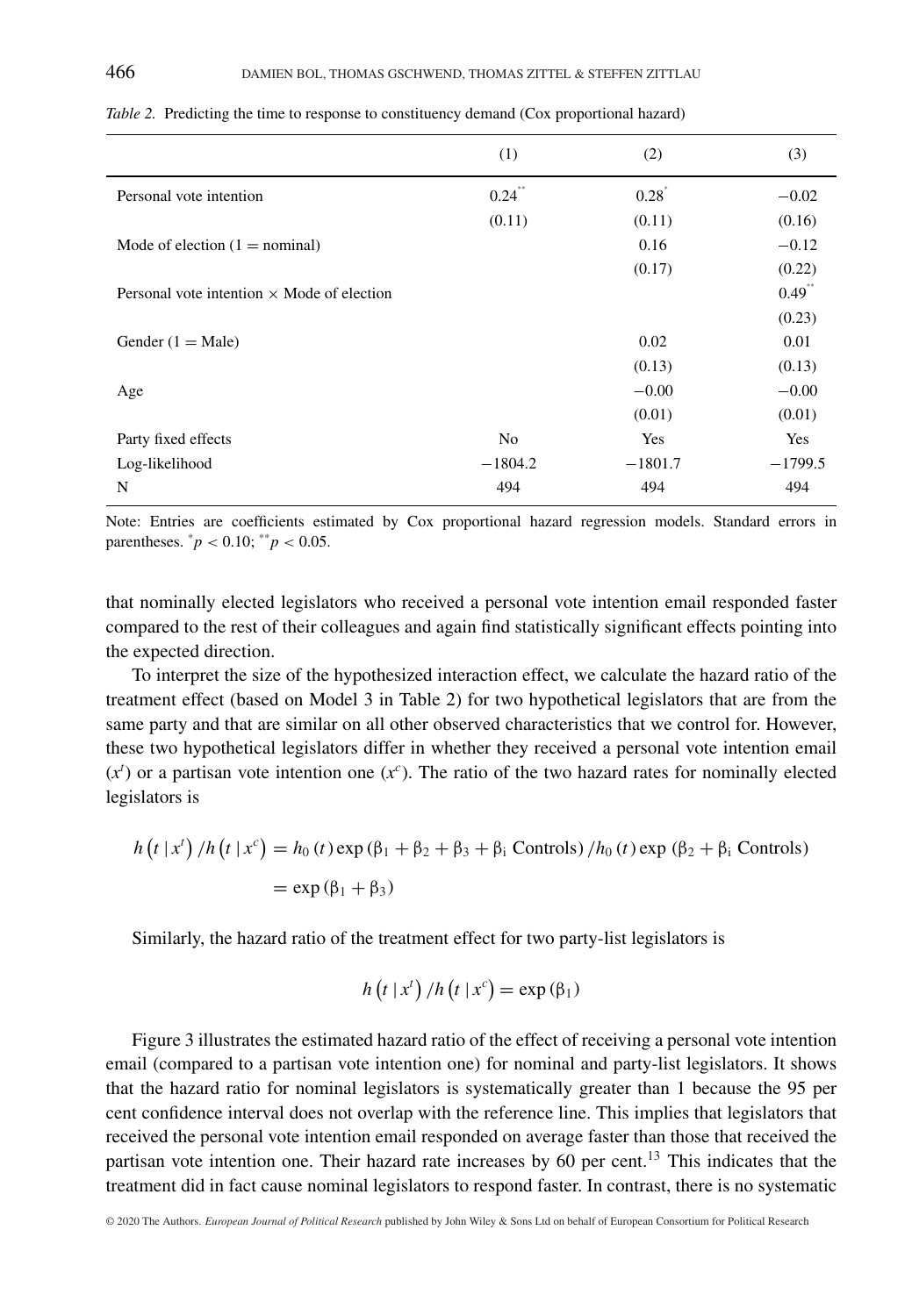

Hazard Ratio of Effect of Personal Vote Intention

*Figure 3.* Hazard ratios of time to response to personal vote intention (Cox proportional hazard) Note: Predicted probabilities are based on estimates of Model 3, Table 2.

effect of receiving the personal vote intention email (compared to the partisan vote intention one) for party-list legislators. These results thus also support our second hypothesis.

#### *Probing contamination effect*

If contamination theory is correct (Gschwend et al. 2003; Ferrara et al. 2005; Manow 2015), any dual candidate looking back on a tight electoral race for a single-member district should be more likely to make an effort and to respond to a constituency demand, independent of their mode of election. Most German legislators prefer being elected in a single-member district as it gives them more electoral security and prestige within their party (Manow 2015; Zittel & Gschwend 2008). Therefore, even legislators who lost the nominal vote in the previous election, and therefore earned their mandate via a party list, should have made an extra effort to cultivate a personal vote and respond to our email. Especially in marginal districts with tight electoral competition, every vote counts and thus extra efforts are needed to secure the few extra votes that might be needed to win next time.

In order to test for the implications of this argument, we divide up our sample into legislators competing in marginal and non-marginal electoral single-member districts and test whether the estimated effects (i.e., the effects estimated in Model 3 of Table 1) differ across both samples. We define a district as marginal for a legislator if they either won or lost the district by a margin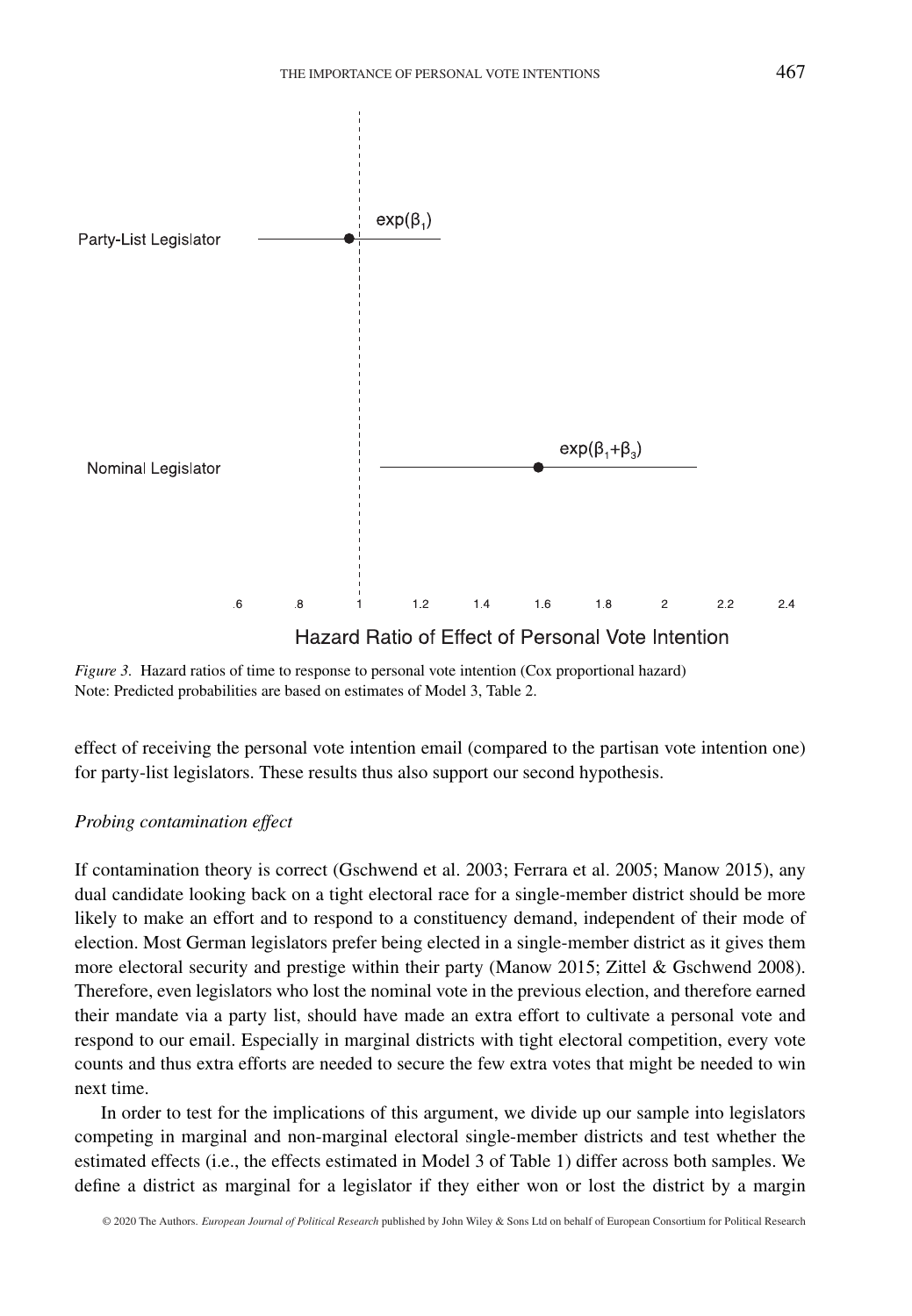|                                       | (1)<br>Personal vote intention<br>nominal legislators | (2)<br>Personal vote intention<br>party-list legislators |
|---------------------------------------|-------------------------------------------------------|----------------------------------------------------------|
| Legislators in non-marginal districts | 0.72                                                  | 0.60                                                     |
| $(N = 401)$                           | (0.05)                                                | (0.04)                                                   |
| Legislators in marginal districts     | 0.73                                                  | 0.86                                                     |
| $(N = 93)$                            | (0.07)                                                | (0.09)                                                   |
| First-difference (in column)          | $-0.01$                                               | $-0.26$ <sup>**</sup>                                    |
|                                       | (0.09)                                                | (0.10)                                                   |

*Table 3.* Predicted probabilities to respond among legislators in marginal and non-marginal districts

Note: Entries are predicted probabilities estimated from bivariate logit regression models. Standard errors in parentheses. N = 494.  $p < 0.10$ ; \*\* $p < 0.05$  for the test of whether the difference in predicted probabilities is zero.

of less than 5 per cent points in the last election. Using this rule, we identify 93 legislators competing in marginal districts and 401 competing in non-marginal districts. To test for the impact of marginality (and thus contamination) across the two different groups of legislators, we simultaneously run logit regression models predicting the probability of responding for the samples of legislators in non-marginal and marginal districts (we use the regression model setup of Model 3, Table  $1$ ).<sup>14</sup> Such a 'seemingly unrelated' bivariate logit setup allows us to statistically test the difference in predicted probabilities across the samples of marginal and non-marginal legislators.

Table 3 presents the results of our bivariate logit regression analysis. The entries represent the predicted probabilities of responding for nominal and party-list legislators when they received a personal vote intention email depending on whether they were in a marginal or non-marginal district at the last election. It shows that it is consistent with contamination theory that partylist legislators competing in non-marginal districts were the least likely to respond while partylist legislators competing in marginal districts were those who are most likely to respond. The difference in predicted probability across those two groups is large (26 per cent-points) and not due to chance  $(p < 0.05)$ . By contrast, the predicted probabilities for nominal legislators who competed in marginal or non-marginal districts are almost identical.

These results stress, in most convincing ways, the unique incentives that result from mixedmember proportional systems. Generally, our analysis demonstrates that nominal legislators were more responsive than party-list legislators. However, Table 3 shows that party-list legislators need to be separated into two very different groups. Those that competed in a marginal district previously were very responsive, exceeding even the level of responsiveness of nominal legislators, since they badly wished to win next time. In contrast, party-list legislators competing in non-marginal districts were less responsive, since they saw no chance to win their district next time.

#### **Conclusion**

In times of political dealignment and weakening parties, individual legislators play a crucial role as agents of political representation. In this paper, we report the results of a field experiment,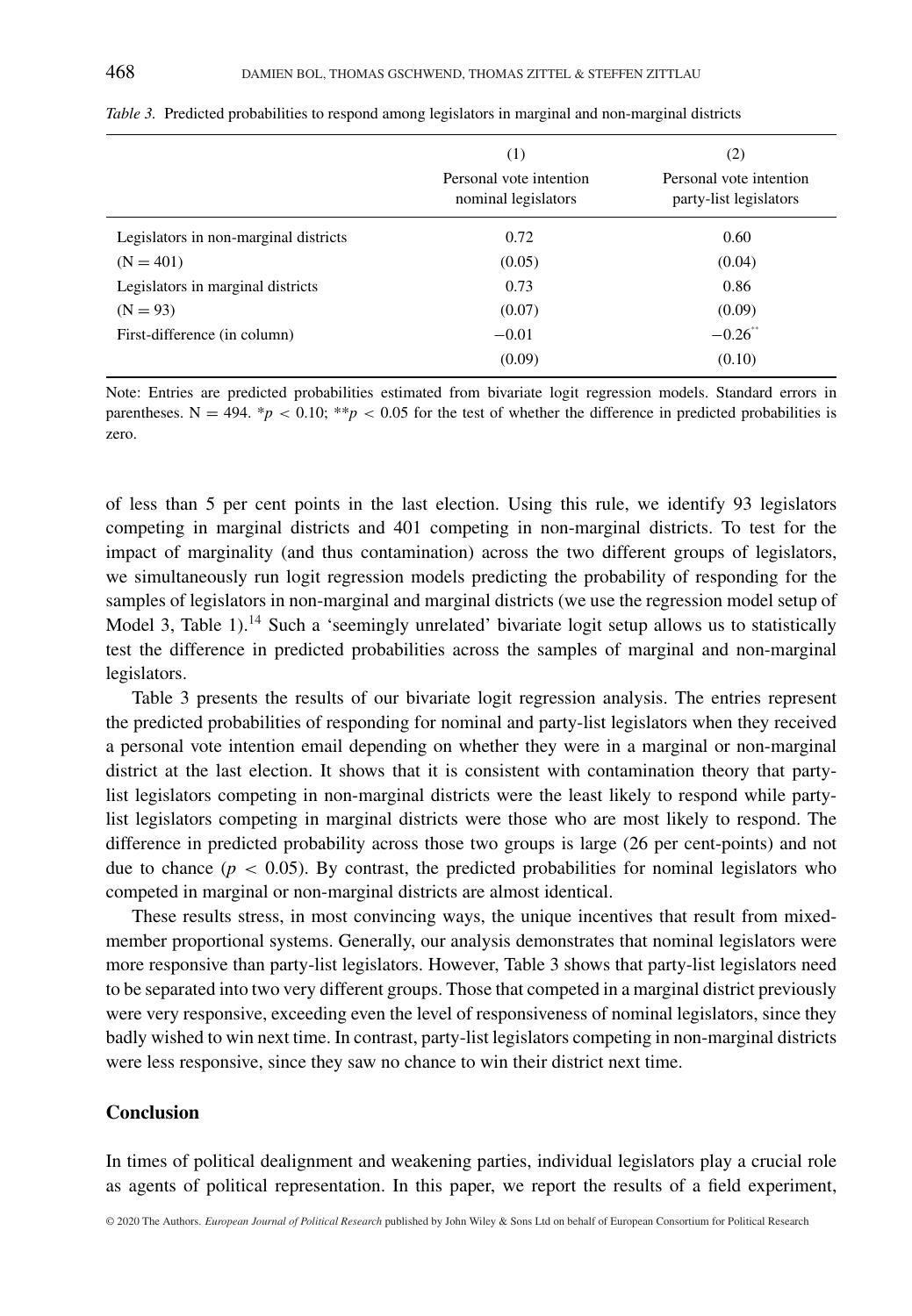for which we sent standardized emails to German legislators on behalf of a constituent asking for their future political agenda, if re-elected. The randomized treatment was the inclusion of a personal vote intention (vs. a partisan vote intention) signal in an actual email. Our evidence shows that legislators responded more often and faster when they were treated with a personal vote intention email. Our analysis further demonstrates the moderating effect of the electoral system on the interactions between constituents and legislators. We find that nominally elected legislators were more responsive than those elected via a party list, but only when they received the personal vote intention email. This effect is strong and robust. Digging deeper into the contamination effect between electoral tiers in the German mixed-member system, we find that legislators elected via party lists competing in marginal single-member districts were at least as likely to respond than nominal legislators. Thus, consistent with contamination theory, party-list legislators behave similarly like their nominal counterparts as long as they seem to have a chance to win in their district next time.

The contribution of the paper to the literature on legislators' responsiveness is twofold. First, we contribute to the growing literature that use field experiments with legislators to study this topic. Whereas it is a stylized fact that legislators facing tight electoral competition are more likely to respond to constituency requests, we show that constituents themselves can activate electoral considerations in signalling a personal vote intention in their message. Second, we contribute to the literature that studies the effect of electoral system incentives on legislators' responsiveness. This literature usually focuses on the direct effects of the electoral system. In contrast, we highlight the moderating effect between the type of constituency demand and the electoral context. Only when voters remind legislators explicitly about personal votes, do electoral system incentives seem to matter for the responsiveness of legislators.

Our results also have some interesting implications for the future of representation in European democracies at large. They suggest that electoral engineers might consider more candidatecentred electoral arrangements in times of dealignment, since they best secure individual-level responsiveness. Voters who feel that legislators might be responsive to their concerns are also more likely to support the political system rather than falling into the populism trap. Finally, it is important to note that this paper also contributes to opening new avenues for further research on legislators' responsiveness in Europe. We are among the first ones to conduct a field experiment with legislators in a region where parties play a more important role in linking the citizens and the state than in the United States. Our results demonstrate that individual legislators are particularly responsive to constituents even in the context of a European party democracy.

#### **Acknowledgements**

Earlier versions of the paper have been presented at the 2013 ECPR General Conference, the 2014 MPSA Annual Meeting and the 2015 EPSA Annual Meeting, as well as in seminar series in Leiden University, Goethe University Frankfurt, University of Montreal, and the Centre for the Study of Democratic Citizenship in Quebec. We would like to thank all those who attended these events. as well as Christian Stecker, Christian Grose, Guillermo Rosas and the two anonymous referees of the *European Journal of Political Research* for their helpful comments and feedback.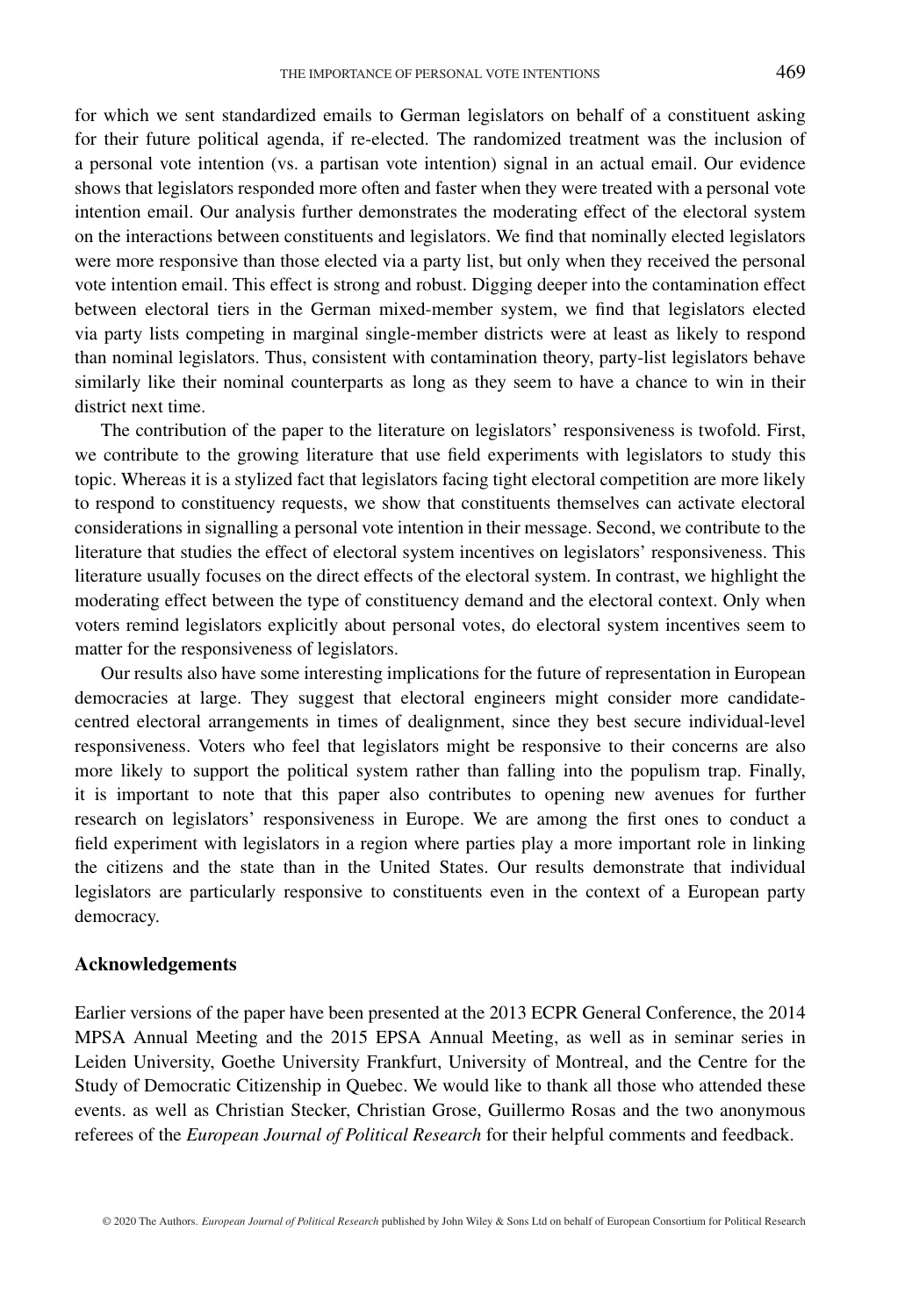## **Online Appendix**

Additional supporting information may be found in the Online Appendix section at the end of the article:

- **Table C1. Randomization checks across aliases**
- **Table C2. Randomization checks across waves**
- **Table D1. Balance test: Waves**
- **Table D2. Balance test: Aliases**
- **Table D3. Balance test: Mode of Election**
- **Table D4. Balance test: Gender**
- **Table D5. Balance test: Age**
- **Table E1. Linear probability models**
- **Table F1. Split-sample regression models**.

#### **Table G1. Hypothetical Treatment Effect Sizes in Retrospective Design Analysis**.

#### **Notes**

- 1. For our field experiment, we sent emails ourselves on behalf of a fictitious (male) constituent. We discuss the ethical implications of this design in more detail in Appendix A of the Supporting Information's document.
- 2. It is important to note that our analysis only focuses on legislators that ran as dual candidates.
- 3. We stopped recording responses 64 days after sending our email.
- 4. The original German version of the emails can be found in the Appendix B of the Supporting Information's document.
- 5. It is interesting to note that Putnam (1993) uses a similar indicator in his seminal study of civic culture in Italy.
- 6. The 17th German Bundestag consisted at the time we conducted the experiment of 620 members. We did not contact the independent legislator, and the 20 legislators that solely ran on a party list previously, as well as the six legislators that were not competing in a nominal district in the election in 2013. This left us with 593 members of the *German Bundestag*. Among these, 99 had announced retirement and thus did not compete in the 2013 election. We omitted this group from our analysis because it violates crucial assumptions on the motivational basis of the legislators' responsiveness. Thus, we end up with 494 legislators in our analysis.
- 7. Note however that the response rate found by De Vries et al. (2016) in their study of members of the European Parliament is much lower (28%). This is probably due to the rather particular context of the European Union where the parliament does not have the same power as a national parliament.
- 8. We also reproduce the analysis using OLS regression models instead. The results are very similar and presented in Appendix E of the Supporting Information's document. We also reproduce the test of  $H_2$  using a split-sample strategy instead of a regression model with an interaction term between the treatment and the mode of election. The results are very similar and presented in Appendix F of the Supporting Information's document.
- 9. To calculate predicted probabilities for a 'typical' legislator, we set the variables age and gender to the respective mean values of our sample. Given that we need to define particular values for all independent variables in the models, we set all the party fixed effects to '0' indicating that we calculate the predicted probabilities of the baseline party (anonymized for ethical concerns, see Appendix A of the Supporting Information's document).
- 10. The confidence intervals are based on a parametric bootstrap procedure. To obtain the respective percentiles of a distribution of predicted probabilities, we draw repeatedly from a multivariate normal distribution where the mean is represented by the estimated coefficients of Model 3 (Table 1), and the variance is the estimated variance–covariance matrix. The simulations are done in *Stata* (version 14) using *Clarify* (King et al. 2000).
- 11. In Appendix G of the Supporting Information's document, we use a 'retrospective design analysis' developed in Gelman and Carlin (2014) to show that the estimated treatments effects are neither grossly exaggerated (type M error), nor likely to be of the wrong sign (type S error).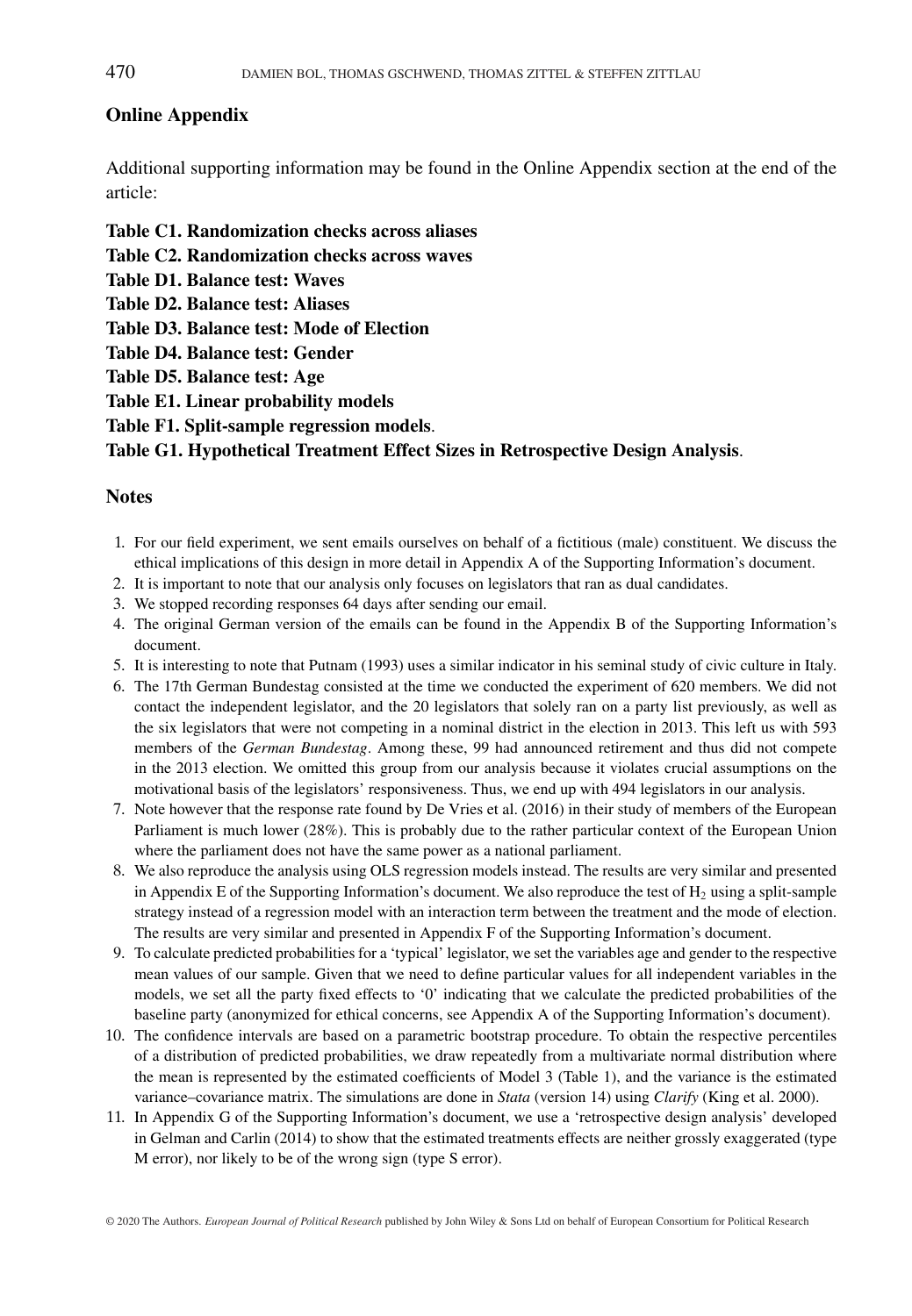- 12. This is the so-called proportional hazards assumption. Several diagnostic checks using Schoenfeld residuals show that the probability to respond is constant over time, that is, even after, say, two weeks.
- 13. We conducted several robustness tests using parametric survival models. The estimated hazard ratio of the treatment effect is even higher assuming a Weibull or an exponential distribution. Thus, no matter what distribution we assume, we get similar results that are consistent with our theory.
- 14. We have to exclude the party dummies from the model because they cannot get identified for the group of marginal legislators. Some parties simply do not have marginal legislators.

### **References**

- Alizade, J., Dancygier, R.M. & Ditlmann, R. (2018). National policies, local politics, and citizenship acquisition: Field experiments with elected officials in Germany. *Working Paper available at* [https://scholar.princeton.](https://scholar.princeton.edu/sites/default/files/rdancygi/files/add_penalitesreversed.pdf) [edu/sites/default/files/rdancygi/files/add\\_penalitesreversed.pdf.](https://scholar.princeton.edu/sites/default/files/rdancygi/files/add_penalitesreversed.pdf)
- André, A., Depauw, S. & Martin, S. (2015). Electoral systems and legislators' constituency effort: The mediating effect of electoral vulnerability. *Comparative Political Studies* 48(4): 464–496.
- André, A., Depauw, S. & Shugart, M.S. (2014). The effect of electoral institutions on legislative behavior. In S. Martin, T. Saalfeld & K. Strøm (eds), *The Oxford handbook of legislative studies* (pp. 231–249). Oxford: Oxford University Press.
- Bailey, M. & Brady, D.W. (1998). Heterogeneity and representation: The senate and free trade. *American Journal of Political Science* 42(2): 524–544.
- Bol, D., Harfst, P., Blais, A., Golder, S.N., Laslier, J.-F., Stephenson, L.B. & Van der Straeten, K. (2016). Addressing Europe's democratic deficit: An experimental evaluation of the pan-European district proposal. *European Union Politics* 17(4): 525–545.
- Bowler, S. & Farrell, D.M. (2011). Electoral institutions and campaigning in comparative perspective: Electioneering in European parliament elections. *European Journal of Political Research* 50(5): 668–688.
- Broockman, D.E. (2013). Black politicians are more intrinsically motivated to advance blacks' interests: A field experiment manipulating political incentives. *American Journal of Political Science* 57(3): 521–536.
- Butler, D.M. & Broockman, D.E. (2011). Do politicians racially discriminate against constituents? A field experiment on state legislators. *American Journal of Political Science* 55(3): 463–477.
- Butler, D.M., Karpowitz, C.F. & Pope, J.C. (2012). Field experiment on legislators' home style: Service versus policy. *Journal of Politics* 74(2): 474–486.
- Butler, D.M. & Nickerson, D.W. (2011). Can learning constituency opinion affect how legislators vote? Results from a field experiment. *Quarterly Journal of Political Science* 6(1): 55–83.
- Cain, B.E., Ferejohn, J.A. & Fiorina, M.P. (1987). *The personal vote. Constituency service and electoral independence*. Cambridge, MA: Harvard University Press.
- Carey, J.M. (2007). Competing principals, political institutions, and party unity in legislative voting. *American Journal of Political Science* 51(1): 92–107.
- Carey, J.M. & Shugart, M.S. (1995). Incentives to cultivate a personal vote: A rank ordering of electoral formulas. *Electoral Studies* 14(4): 417–439.
- Chen, J., Pan, J. & Xu, Y. (2016). Sources of authoritarian responsiveness: A field experiment in China. *American Journal of Political Science* 60(2): 383–400.
- Coppock, A. (2019). Avoiding post-treatment bias in audit experiments. *Journal of Experimental Political Science*  $6(1): 1-4.$
- Costa, M. (2017). How responsive are political elites? A meta-analysis of experiments on public officials. *Journal of Experimental Political Science* 4(3): 241–254.
- Dalton, R.J. (2016). Party identification and its implications. In W.R. Thomspon (ed), *Oxford research encyclopedia of politics* (pp. 1–18). Oxford: Oxford University Press.

Dalton, R.J. & Wattenberg, M.P. (2000). *Parties without partisans*. Oxford: Oxford University Press.

De Vries, C., Dinas, E. & Solaz, H. (2016). You have got mail! How Intrinsic and extrinsic motivations shape constituency service in the European parliament. *Working Paper available at* [http://aei.pitt.edu/86057/1/](http://aei.pitt.edu/86057/1/wp_140.pdf) [wp\\_140.pdf.](http://aei.pitt.edu/86057/1/wp_140.pdf)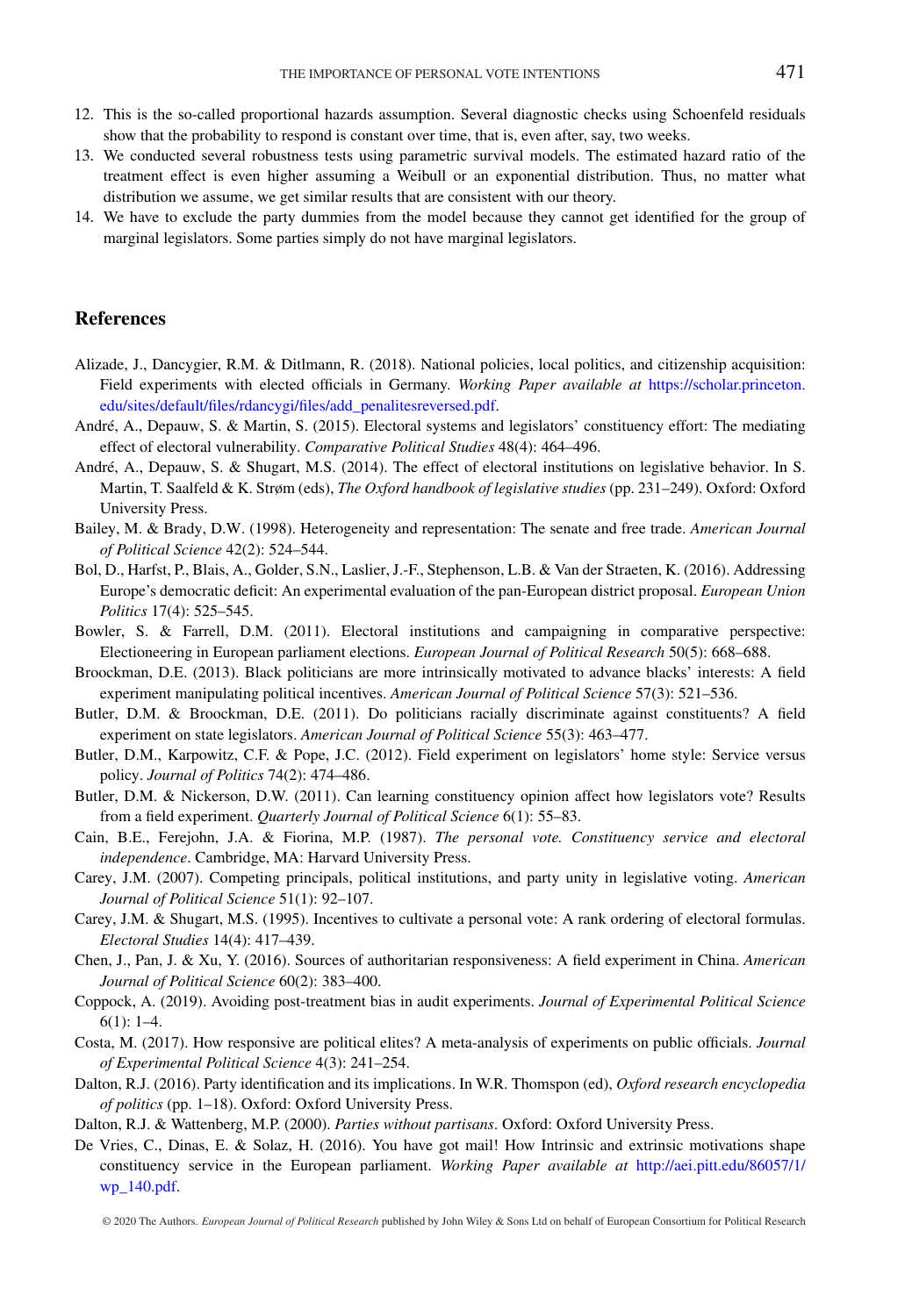- Dropp, K. & Peskowitz, Z. (2012). Electoral security and the provision of constituency service. *Journal of Politics* 74(1): 220–234.
- Eggers, A.C. (2014). Partisanship and electoral accountability: evidence from the UK expenses scandal. *Quarterly Journal of Political Science* 9(4): 441–472.
- Ferrara, F., Herron, E.S. & Nishikawa, M. (2005). *Mixed electoral systems: Contamination and its consequences*. London: Palgrave Macmillan.
- Gaikwad, N. & Nellis, G. (2016). Do politicians discriminate against internal migrants? Evidence from nationwide field experiments in India. Working Paper available here: [http://cpd.berkeley.edu/wp-content/](http://cpd.berkeley.edu/wp-content/uploads/2018/02/Nellis_CPC.pdf) [uploads/2018/02/Nellis\\_CPC.pdf.](http://cpd.berkeley.edu/wp-content/uploads/2018/02/Nellis_CPC.pdf)
- Gell-Redman, M., Visalvanich, N., Crabtree, C. & Fariss, C.J. (2018). It's all about race: How state legislators respond to immigrant constituents. *Political Research Quarterly* 71(3): 517–531.
- Gelman, A. & Carlin, J. (2014). Beyond power calculations: assessing type S (sign) and type M (magnitude) errors. *Perspectives on Psychological Science* 9(6): 641-651.
- Gerber, E.R. & Lewis, J.B. (2004). Beyond the median: voter preferences, district heterogeneity, and political representation. *Journal of Political Economy* 112(6): 1364–1383.
- Giger, N., Lanz, S. & De Vries, C. (2020). The motivational basis of constituency work: How intrinsic and extrinsic motivations interact. *Political Science Research and Methods* 8(3): 493–508.
- Griffin, J.D. (2006). Electoral competition and democratic responsiveness: A defense of the marginality hypothesis. *Journal of Politics* 68(4): 911–921.
- Grose, C.R. (2014). Field experimental work on political institutions. *Annual Review of Political Science* 17: 355– 370.
- Gschwend, T., Johnston, R. & Pattie, C. (2003). Split-ticket patterns in mixed-member proportional election systems: estimates and analyses of their spatial variation at the German federal election, 1998. *British Journal of Political Science* 33(1): 109–127.
- Habel, P. & Birch, S. (2019). A field experiment on the effects of ethnicity and socioeconomic status on the quality of representation. *Legislative Studies Quarterly* 44(3): 389–420.
- Heitshusen, V., Young, G. & Wood, D.M. (2005). Electoral context and MP constituency focus in Australia, Canada, Ireland, New Zealand, and the United Kingdom. *American Journal of Political Science* 49(1): 32–45.
- Hess, M., von Scheve, C. & Zittlau, S. (2018). Ethnic discrimination by members of the German parliament: a field experiment. *Soziale Welt* 69(4): 355–378.
- Kalla, J., Rosenbluth, F. & Teele, D.L. (2018). Are you my mentor? A field experiment on gender, ethnicity, and political self-starters. *Journal of Politics* 80(1): 337–341.
- Kam, C.J. (2009) *Party discipline and parliamentary politics*. Cambridge, MA: Cambridge University Press.
- Katz, R.S. & Mair, P. (1995). Changing models of party organizations and party democracy. *Party Politics* 1(1): 5–28.
- King, G., Tomz, M. & Wittenberg, J. (2000). Making the most of statistical analyses: improving interpretation and presentation. *American Journal of Political Science* 44(2): 341–355.
- Klingemann, H.-D. & Wessels, B. (2001). The political consequences of Germany's mixed-member system: Personalization at the grass roots. In M.S. Shugart & M.P. Wattenberg (eds), *Mixed-member electoral systems. The best of both worlds?* (pp. 279–296). Oxford: Oxford University Press.
- Kuklinski, J.H. (1977). District competitiveness and legislative roll-call behavior: a reassessment of the marginality hypothesis. *American Journal of Political Science* 21(3): 627–638.
- Lancaster, T.D. & Patterson, W.D. (1990). Comparative pork barrel politics. Perceptions from the West German Bundestag. *Comparative Political Studie*s 22(4): 458–477.
- Loewen, P.J. & MacKenzie, M.K. (2019). Service representation in a federal system: a field experiment. *Journal of Experimental Political Science* 6(2): 93–107.
- Mair, P. (2013). *Ruling the void. The hollowing of western democracy*. London: Verso.
- Mair, P., Müller, W.C. & Plasser, F. (2004). *Political parties and electoral change*. London: Sage
- Manow, P. (2015). *Mixed rules, mixed strategies: Candidates and parties in Germany's electoral system*. Colchester: ECPR Press.
- Mayhew, D. (1974). *Congress: The electoral connection*. New Haven, CO: Yale University Press.
- McClendon, G.H. (2016). Race and responsiveness: an experiment with South African politicians. *Journal of Experimental Political Science* 3(1): 60–74.